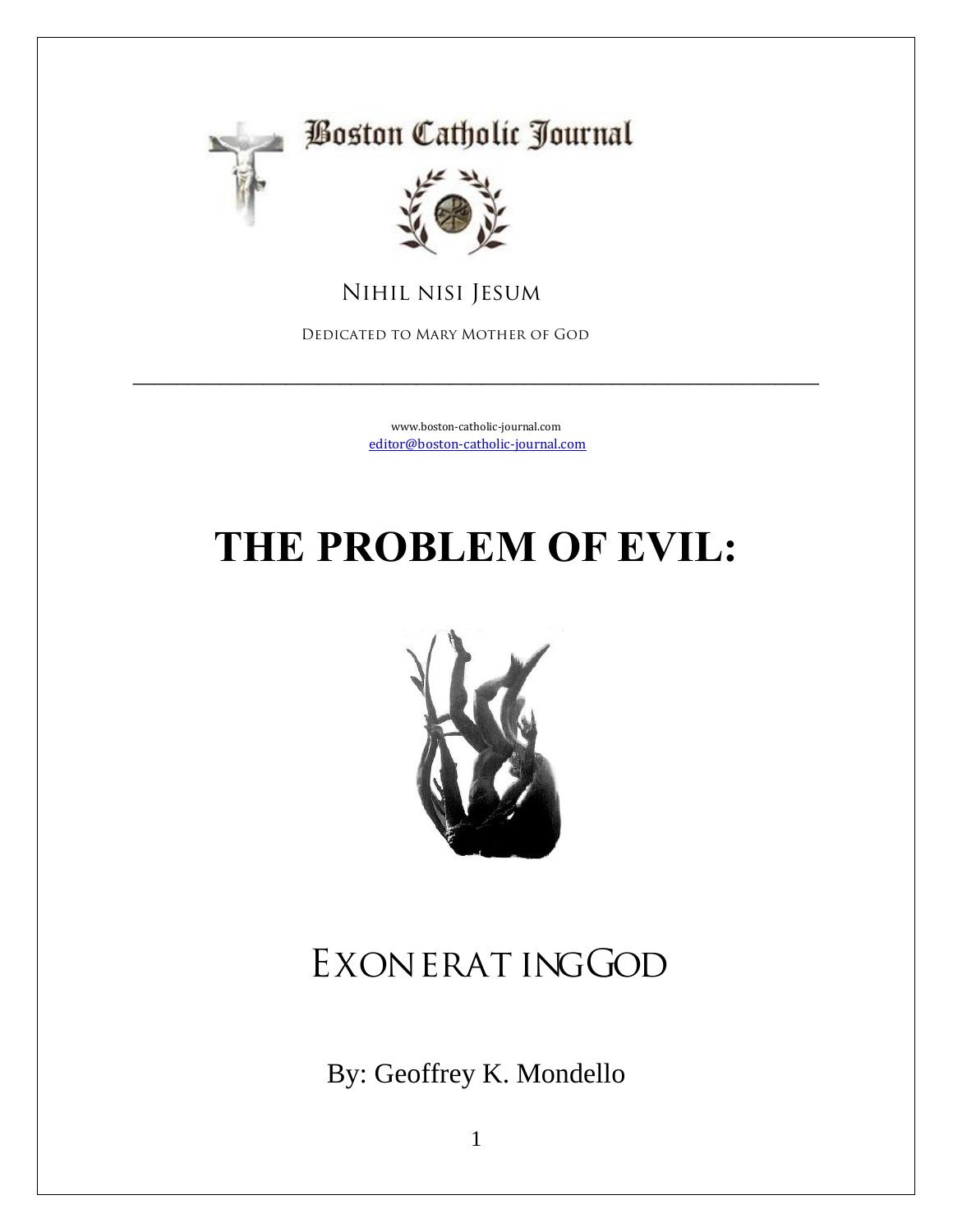### **1. Prefacing the Problem**

**No single factor is invoked more often in people turning away from God**, or in their failing to believe in Him, than the *occurrence* — note that I do not say ["existence"](http://www.boston-catholic-journal.com/the-problem-of-evil-exonerating-god.htm#Evil_is_not_substantival) **[\\*](http://www.boston-catholic-journal.com/the-problem-of-evil-exonerating-god.htm#Evil_is_not_substantiva)**— of evil, especially as it manifests itself in **suffering**.

The occurrence of evil appears incompatible with God, or at least a coherent conception of God as both — and simultaneously — *absolutely good* and *absolutely powerful*. That God and the occurrence of evil should coexist appears logically contradictory and ontologically incompatible. The one is effectively the abrogation of the other. The existence of God, it is argued, precludes (or ought to preclude) the occurrence of evil and the occurrence of evil precludes (or ought to preclude) the existence of God.

While we can readily adduce empirical evidence, that is to say, tangible instances, of evil to *discredit* the existence of God, the availability of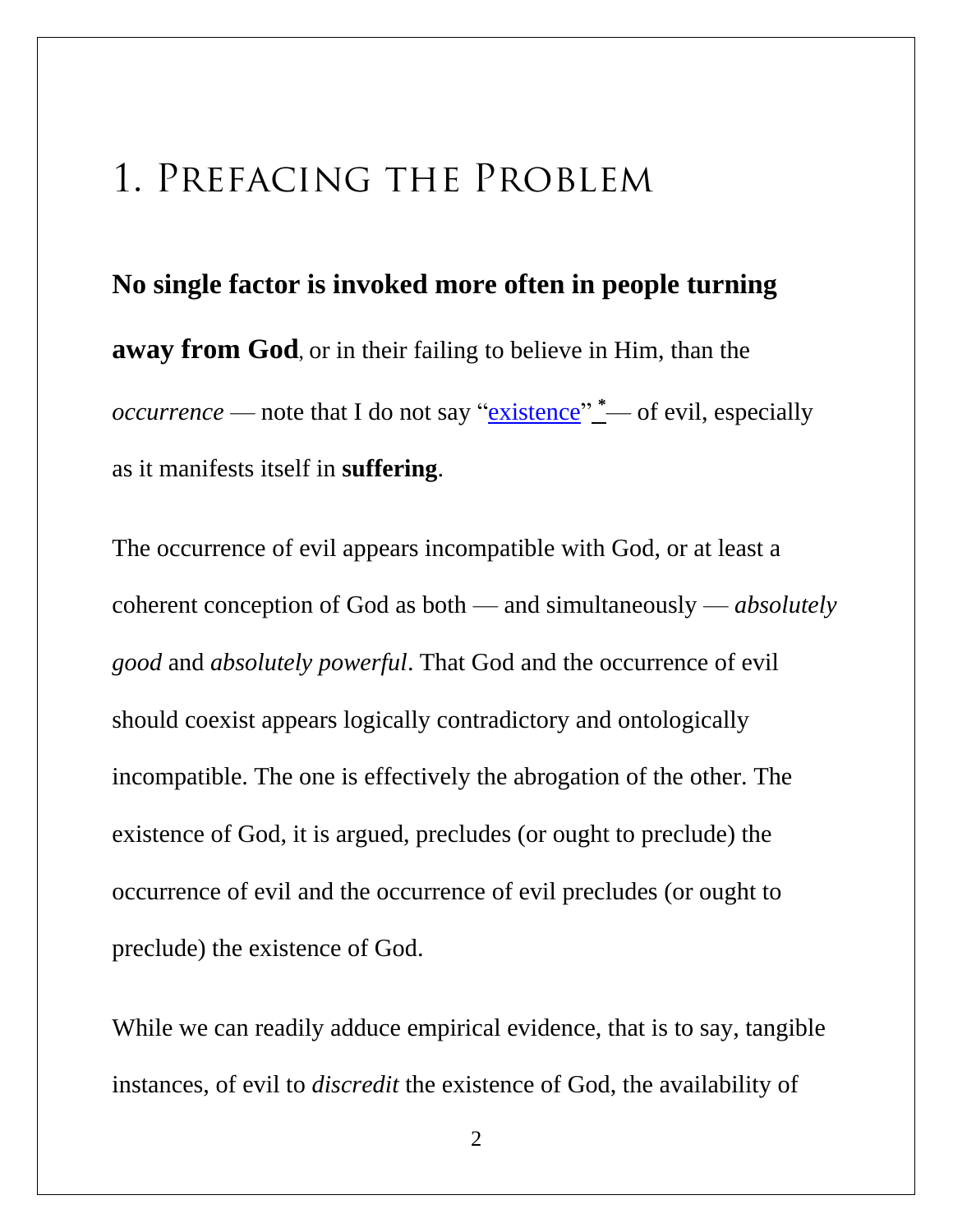evidence to *corroborate* the existence of God, on the other hand, is so exiguous that even *when* such instances are invoked they are deemed extraordinary events in the affairs of men; indeed, events so far from commonplace that we call them miraculous — that is to say, inexplicable interventions conditionally attributed to God in the absence of alternate explanations *that may yet be forthcoming*. Whether or not this is a sufficient, if concise, summary, the general implication is clear: evidence of evil overwhelmingly exceeds evidence of God. If sheer preponderance is the criterion to which we appeal, God loses.

Evil comes as a scandal to the believer who asks, "How can this be, given the existence of God?"

To the *disbeliever* no such scandal arises — only scorn for the believer who is left in perplexity, unable to deny the existence of God on the one hand while equally unable to deny the occurrence of evil on the other.

We appear to be consigned to either nihilistic resignation in the one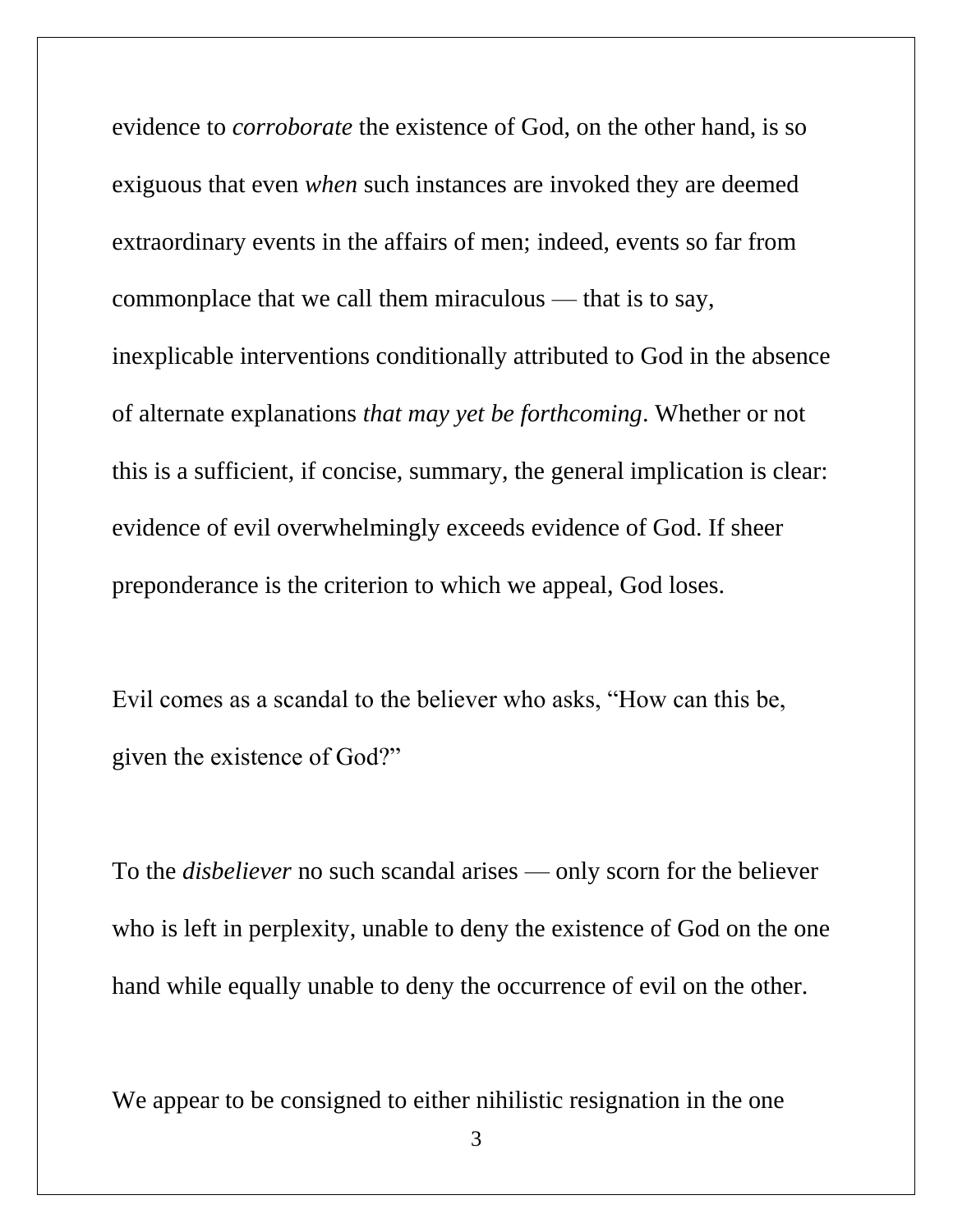camp (evil is somehow ontologically inherent and rampant in the universe although we cannot explain why), or an unreasoned and therefore untenable affirmation of the existence of God — *despite* the contradictory concurrence of evil — in the other. Both appear to be damned to perplexity.

Neither has satisfactorily answered the question implicit within every occurrence of evil: **"Why?"**

## **2. The Problem ... and why we must respond to it**

Before we begin our attempt to arrive at an answer to the problem of evil, we must first clearly summarize and completely understand the nature of the problem itself.

While this may appear obvious, all too often our efforts to make sense of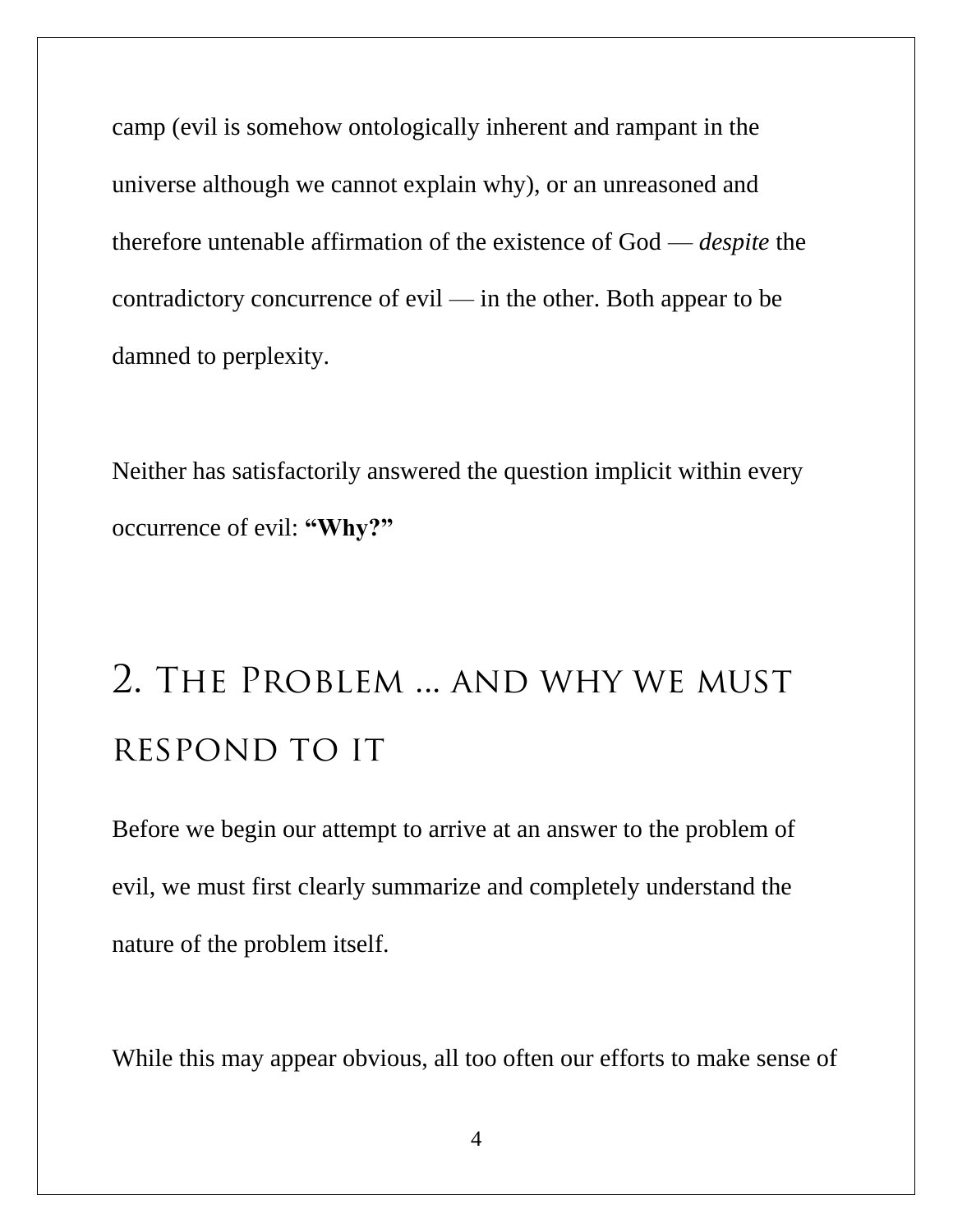the experience of evil in our lives and in the world fail to adequately address *implicit or unstated premises* apart from which no answer is either forthcoming or possible. Failing to follow the premises, we fail to reach a conclusion. Instead, we reflexively seize what is incontrovertible (the occurrences of evil) and, understanding nothing of its antecedents, satisfy ourselves that it is entirely a mystery — in other words, utterly incomprehensible to us — in fact, so opaque to our ability to reason it through (which we do not) that we throw up our hands in either frustration or despair, declaring that either it is the will of God in a way we do not understand, or that there can be no God in light of the enormities that we experience. In either case — whether we affirm that God exists *despite* them, or deny that He exists *because* of them — we confront the experience of evil as an impenetrable mystery. Such a facile answer, I suggest, is not a satisfactory state of affairs at all.

## **3. Antecedents**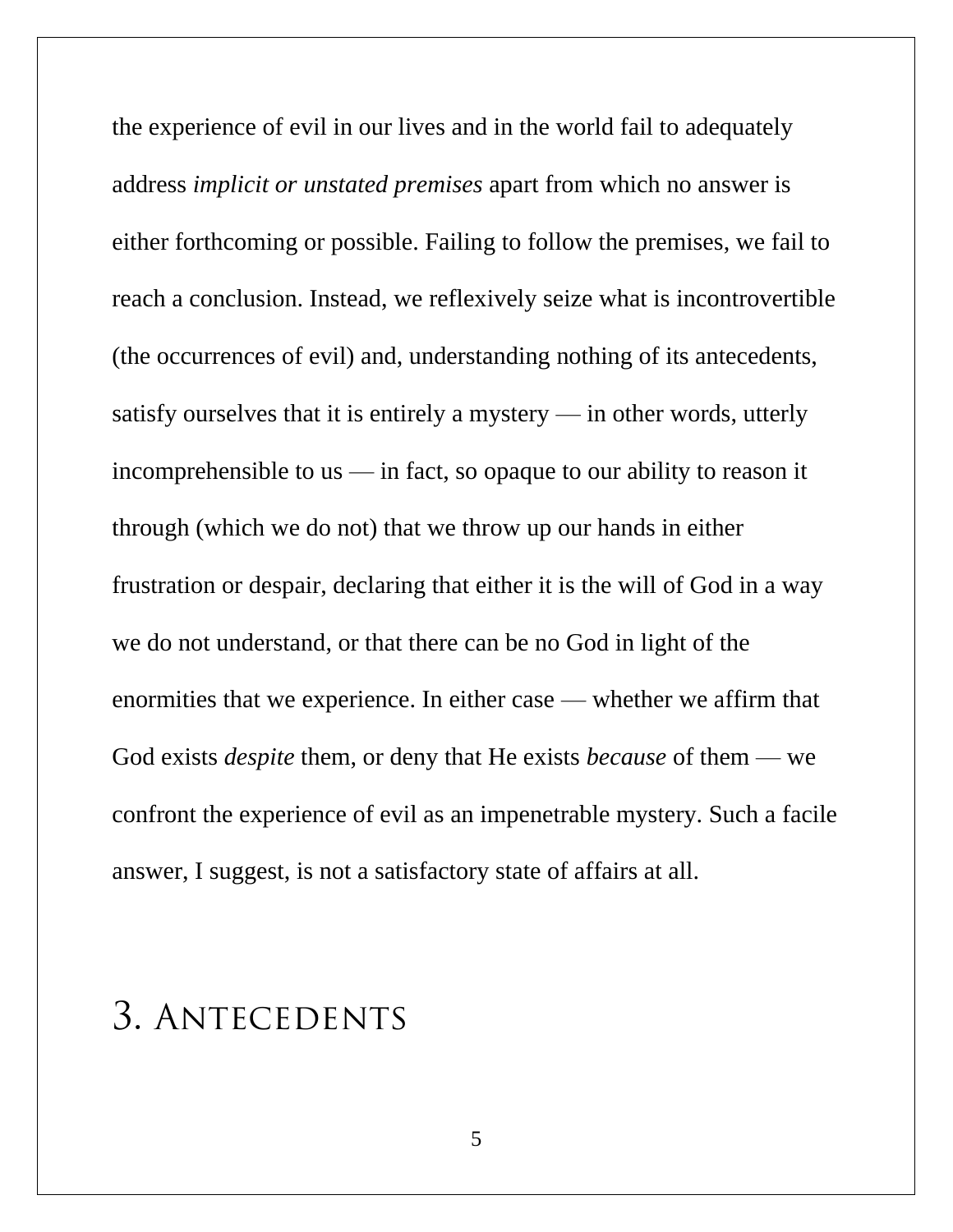We can only speculate upon the *pre-Adamic origin* of evil. That evil *preceded* the creation of Adam and Eve in the Garden of Paradise is clear. We are given no explanation of the genesis of evil as it predated the creation of man. We only know that it had already manifested itself in the Garden — as something *already* extrinsic to — and antagonistic toward it. That is to say, in the Creation Narrative, we encounter from the outset the parallel existence of the serpent (an embodiment of evil) with man prior to the Fall (I say *parallel*, because the serpent possesses a *supernatural* existence *not in kind* with, but *parallel to* and *contemporaneous with*, the *created nature* of man, much in the way that the *supernatural* being of Angels coexist with the *natural* being of men).

While we are unable to explain evil prior to the creation of man (simply because no narrative exists to which we can appeal apart from one utterance of Christ<sup>1</sup>), we are not, however, for this reason absolved from explaining not only how evil came to obtrude upon the affairs of men, but why it is *not* incompatible with our conception of God as all-good and all-powerful. Philosophy calls this endeavor a theodicy. We needn't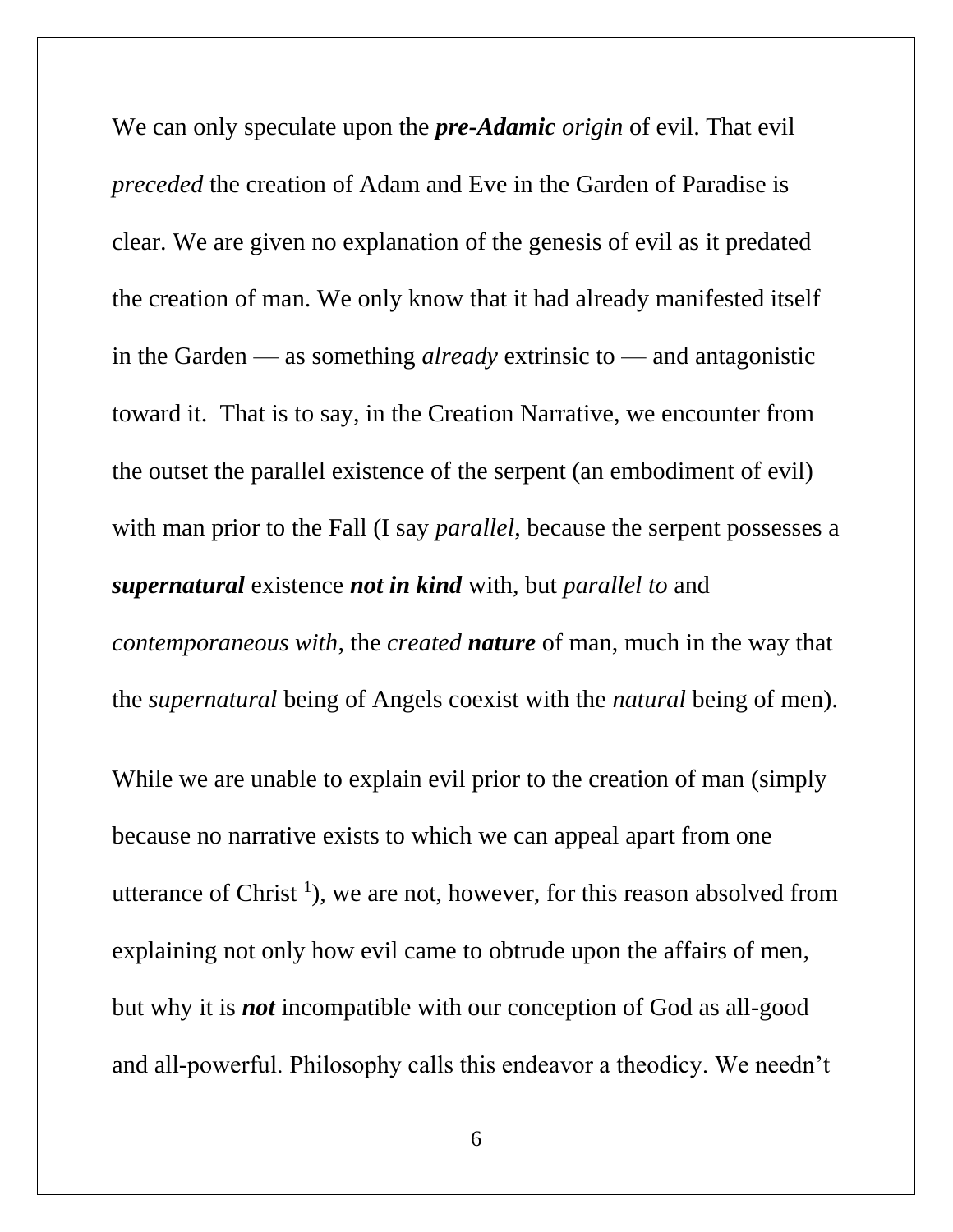be intimidated by this, nor think ourselves unequal to it, as we shall see.

To further compound the issue, the problem is no mere academic matter from which we can stand aloof as so many theorists to hypothetical abstractions. It is a problem that vexes us, lacerates us at every turn, believer and unbeliever alike. It has a direct and painful bearing upon us; it affects us, afflicts us, and, yes, sometimes crushes us. Despite the refuge that the believer has taken in the notion of mystery, or the cynicism to which the unbeliever consigns himself in hopeless resignation, each cry out, equally and withal, **"***Why … ?***"** — especially when the evil experienced or perpetrated is an effrontery to justice, or a violation of innocence.

The skeptic, most often *a casualty* of evil, cannot reconcile the occurrence of evil with the existence of God. The two appear to be not just rationally incompatible but mutually exclusive. What is more, the empirical evidence of evil is far more preponderant and far more compelling than any evidence that can be readily adduced to the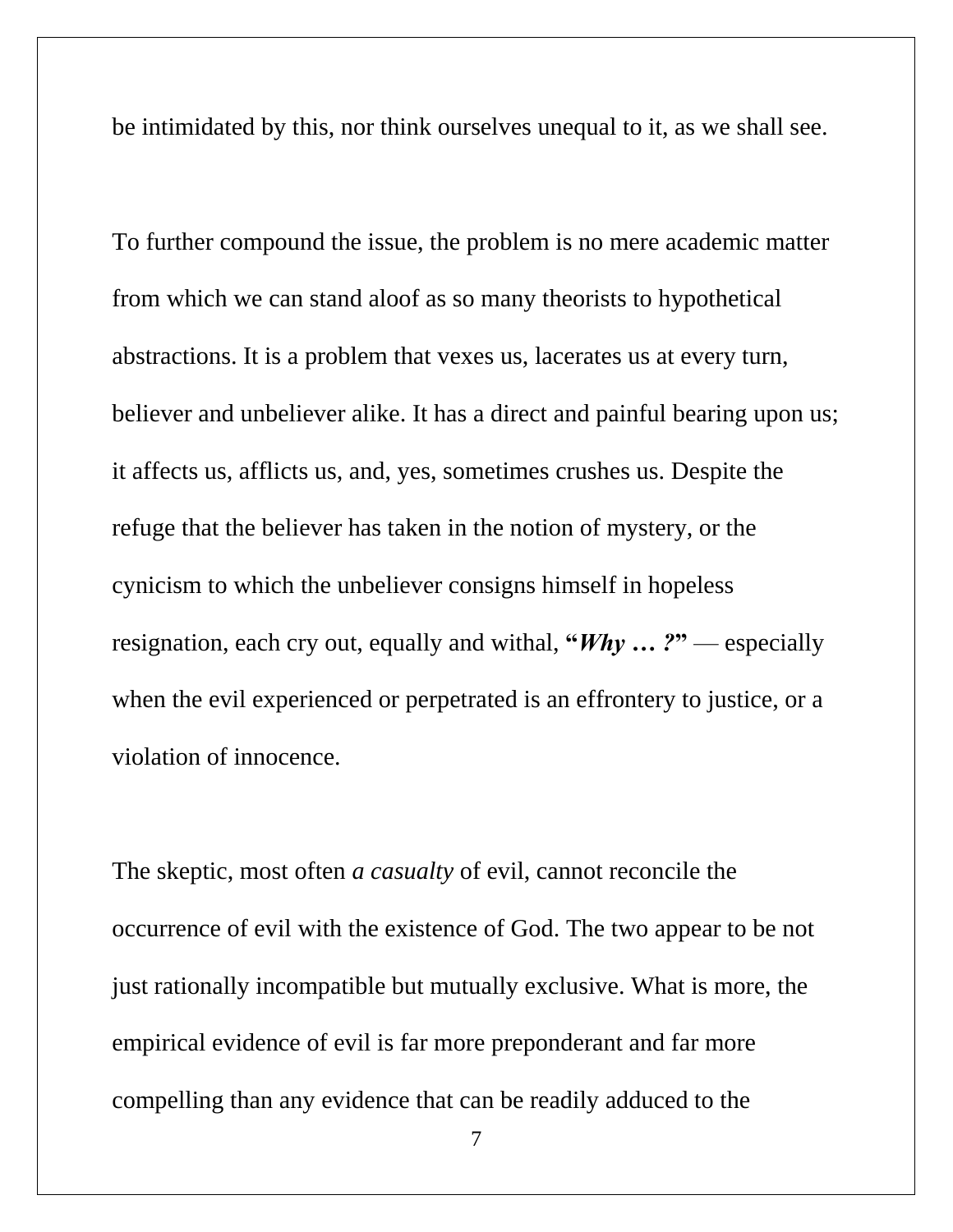existence of God. The believer, on the other hand, is painfully perplexed, and sometimes deeply scandalized, by this seeming incompatibility which often buffets the faith which alone sustains his belief — the faith that, somehow, the occurrence of evil and the existence of God are not, in the end, irreconcilable.

First and foremost, then, it is critical to be clear about the *context* in which the problem first occurred, and from which all subsequent instances follow. Even before this, however, and as we have said, we must be absolutely clear about the problem itself which, in summary, follows:

### **4. The Problem Summarized:**

• **We understand by God an absolutely omniscient Being Who is absolutely good and absolutely powerful.**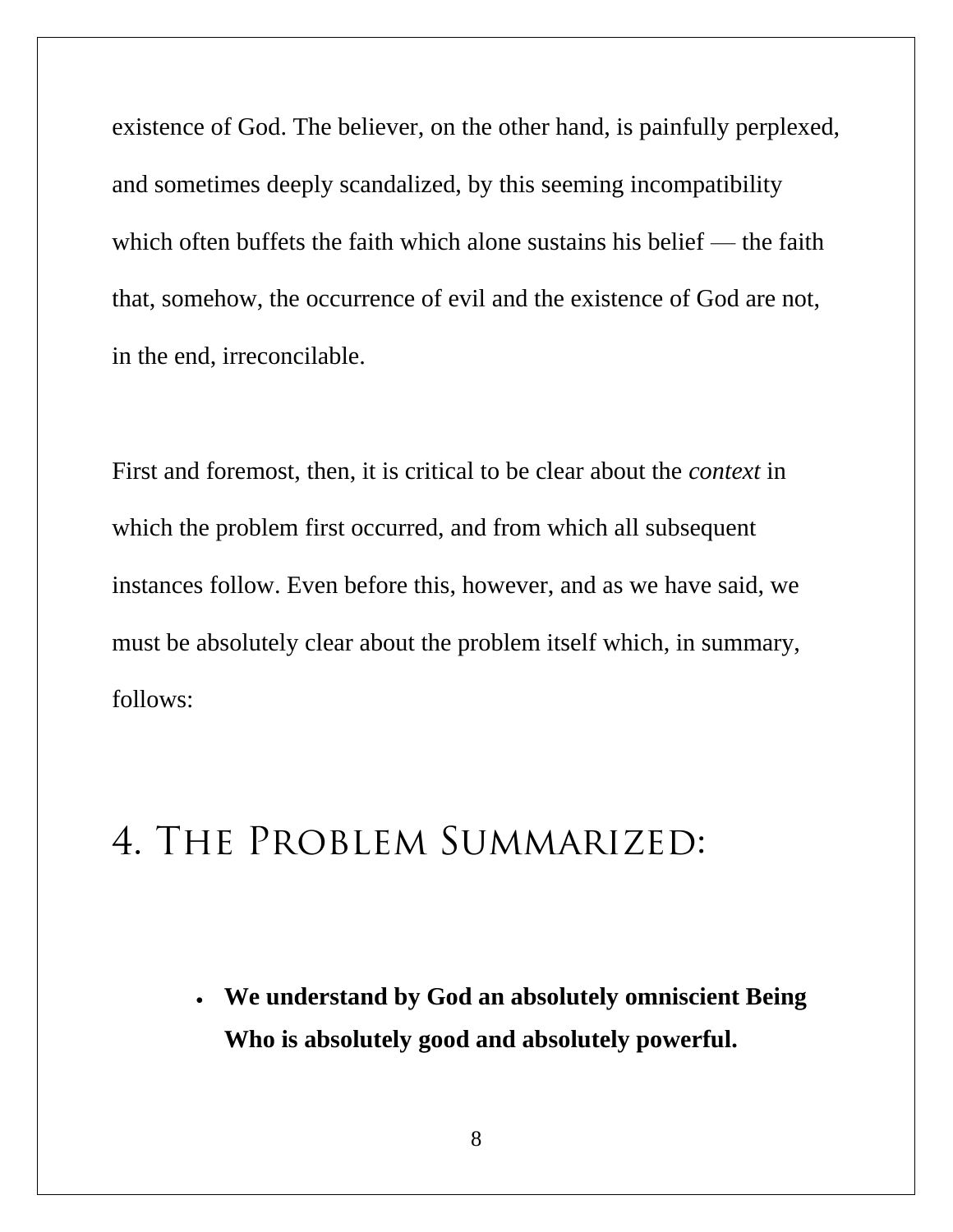- **A being deficient in any of these respects — that is to say, wanting in knowledge, goodness or power — we do not understand as God, but as** *less* **than God.**
- **An absolutely good, absolutely powerful, and absolutely omniscient Being would know every instance of evil and would neither** *permit* **it because He is absolutely good, or, because He is absolutely powerful, would** *eradicate* **it.**
- **Suffering and evil, in fact, occur.**
- **Therefore, God, from Whom evil cannot be concealed, cannot be absolutely good AND absolutely powerful.**
- **If absolutely good, God would eradicate all evil and suffering — but does not, and therefore, while all-good, He cannot be all-powerful.**
- **Conversely, if absolutely powerful, then God could abolish evil and suffering, but does not, and therefore, while all powerful, He cannot be all good.**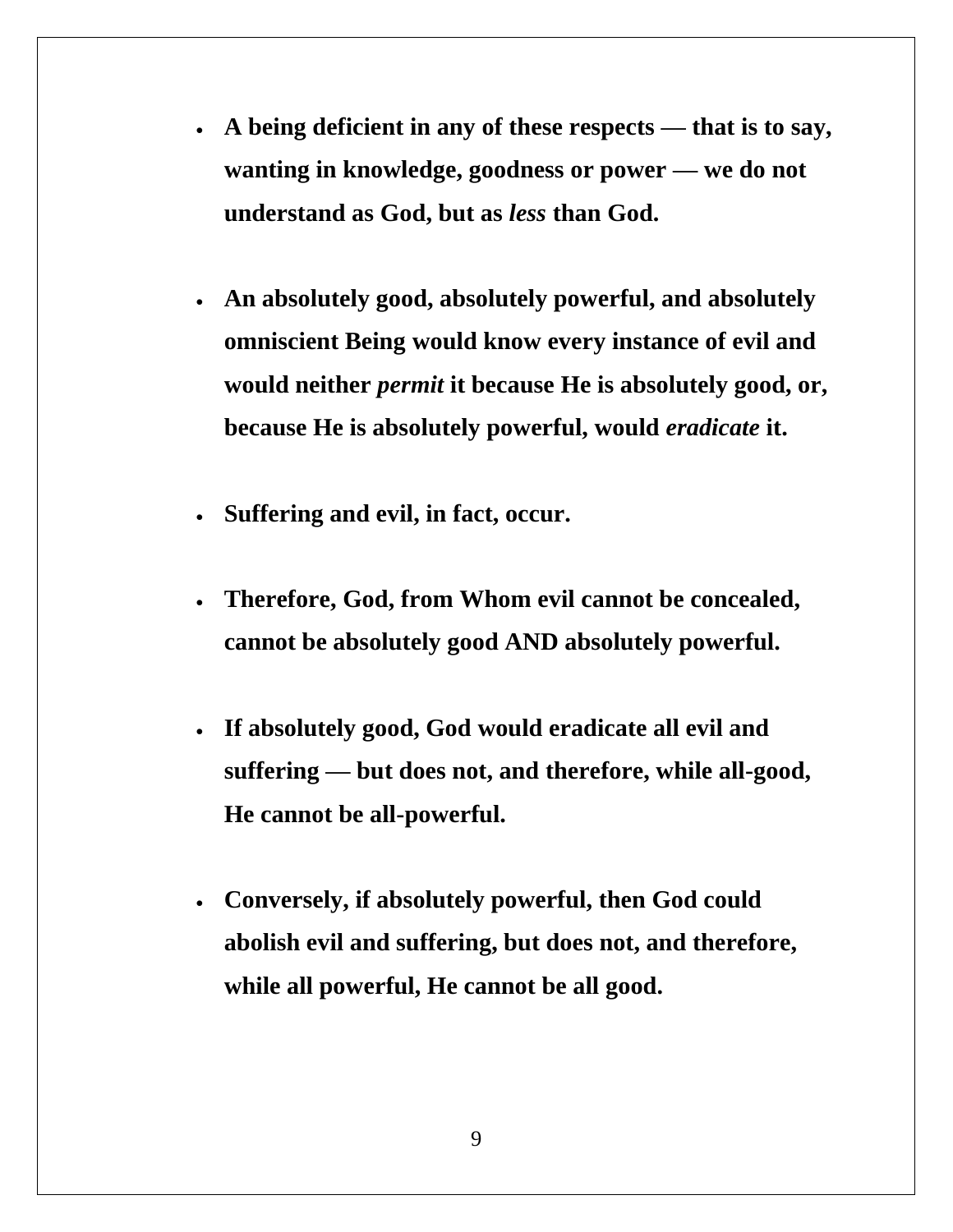#### • **Hence, there is no God, for by God we understand a Being perfect in goodness and power.**

Until we are perfectly clear about this, we can go no further. Unless we fully grasp the magnitude of this problem we cannot hope to understand the reasons why men either fail to believe in God, or having once believed, no longer do so. The occurrence, the experience, of evil, as we had said in our opening, appears as nothing less than a scandal to believers, and the cause of disbelief in unbelievers.

It need not be so.

For our part, we must be prepared to follow St. Peter's exhortation, "being ready always to satisfy everyone that asketh you a reason of that hope which is in you" (1 St. Peter 3.15). Hence, we begin.

# **5. The Solution to the Problem of Evil**

**As mentioned earlier**, any attempt to come to terms with the problem of evil vis-à-vis the existence of God inevitably entails linguistic and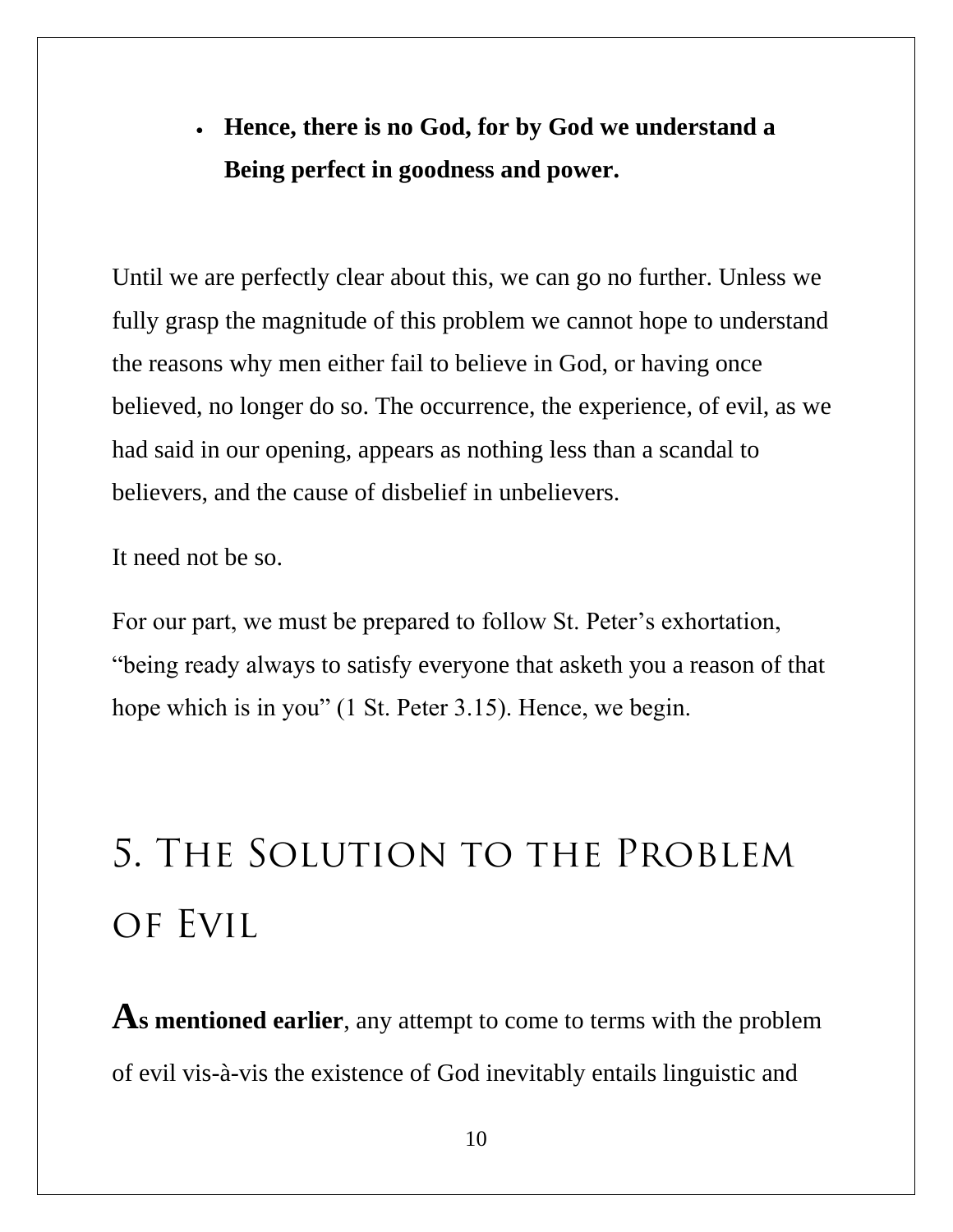conceptual complexities especially in the way of suppressed premises, or unstated assumptions. It is absolutely essential that these latent features, these uncritically assumed concepts long-dormant in language, be made manifest.

What really *is* the problem of evil, and what really *is* the nature of God in its simplest formulation? Can God really be exculpated? Can He be exonerated of this ontological cancer that we call evil? And what is the real nature of evil itself? All too often we are facile with our answers through some articulation of faith that we are not adequately prepared to defend.

Our *confrontation* with the problem of evil is the greatest confrontation of all — for it is, in the end, not only the genesis of all that we suffer, but remains the apocalyptic culmination of all that has been and ever will be.

## **6. The Solution Summarized**

The problem of evil and suffering is a moral problem with existential consequences that extend to, and are manifested within,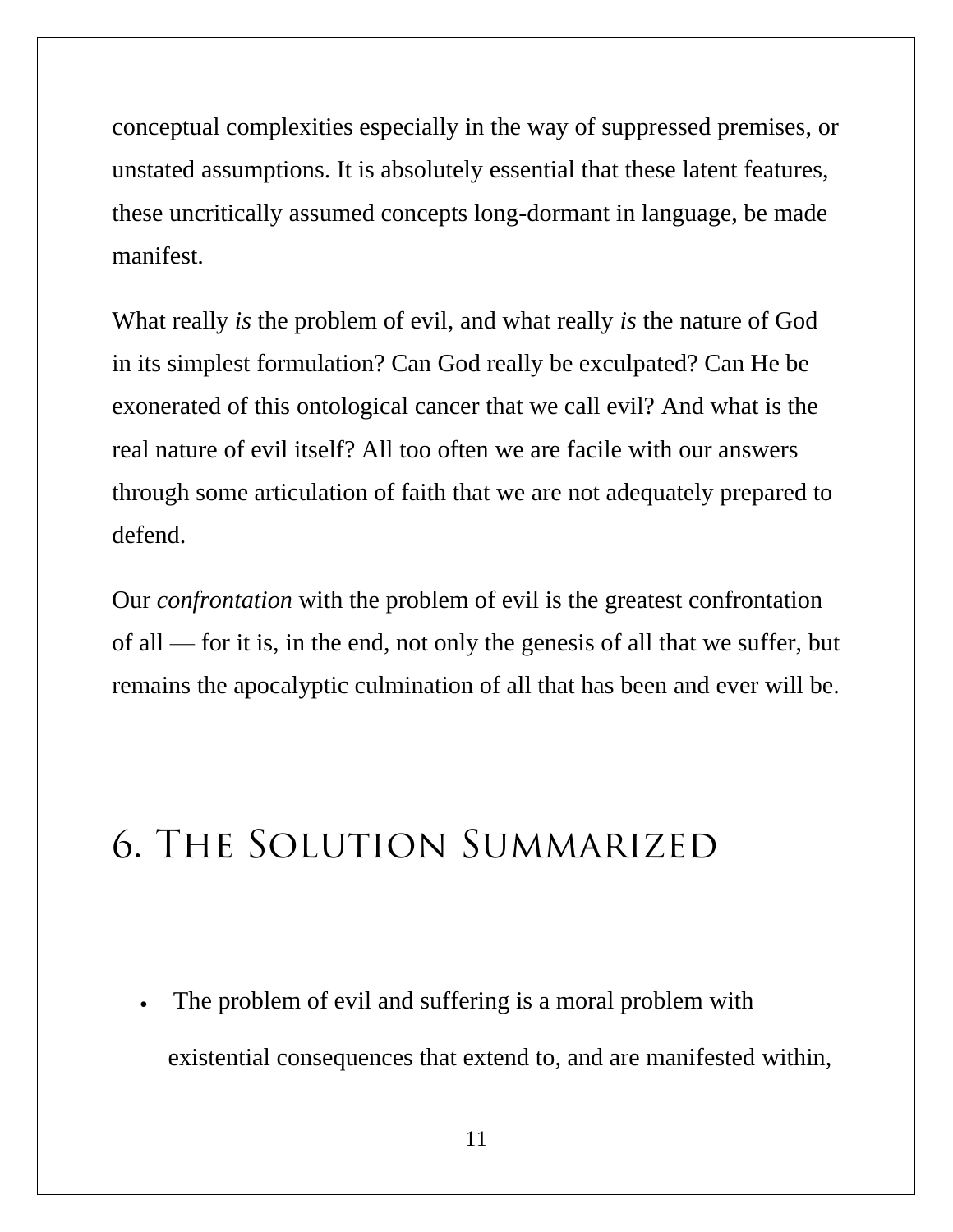the universe of experience.

- The universe of moral discourse within the context of which alone a discussion of the notion of evil is possible, is not coherent apart from the notion of volition (the will; specifically the free will).
- Evil, therefore, cannot be understood apart from moral agency, especially as it pertains to man of whom it is predicated as either an agent or a casualty. That is to say, man either causes evil, is a casualty of evil, or both.
- An all good and all powerful God would not create man imperfectly. If He chose to create an imperfect man, He would not be all-good; if He was unable to do otherwise, He would not be allpowerful.
- Free will is a perfection in man. If we do not concede that free will is a perfection, then we cannot not concede to this concession,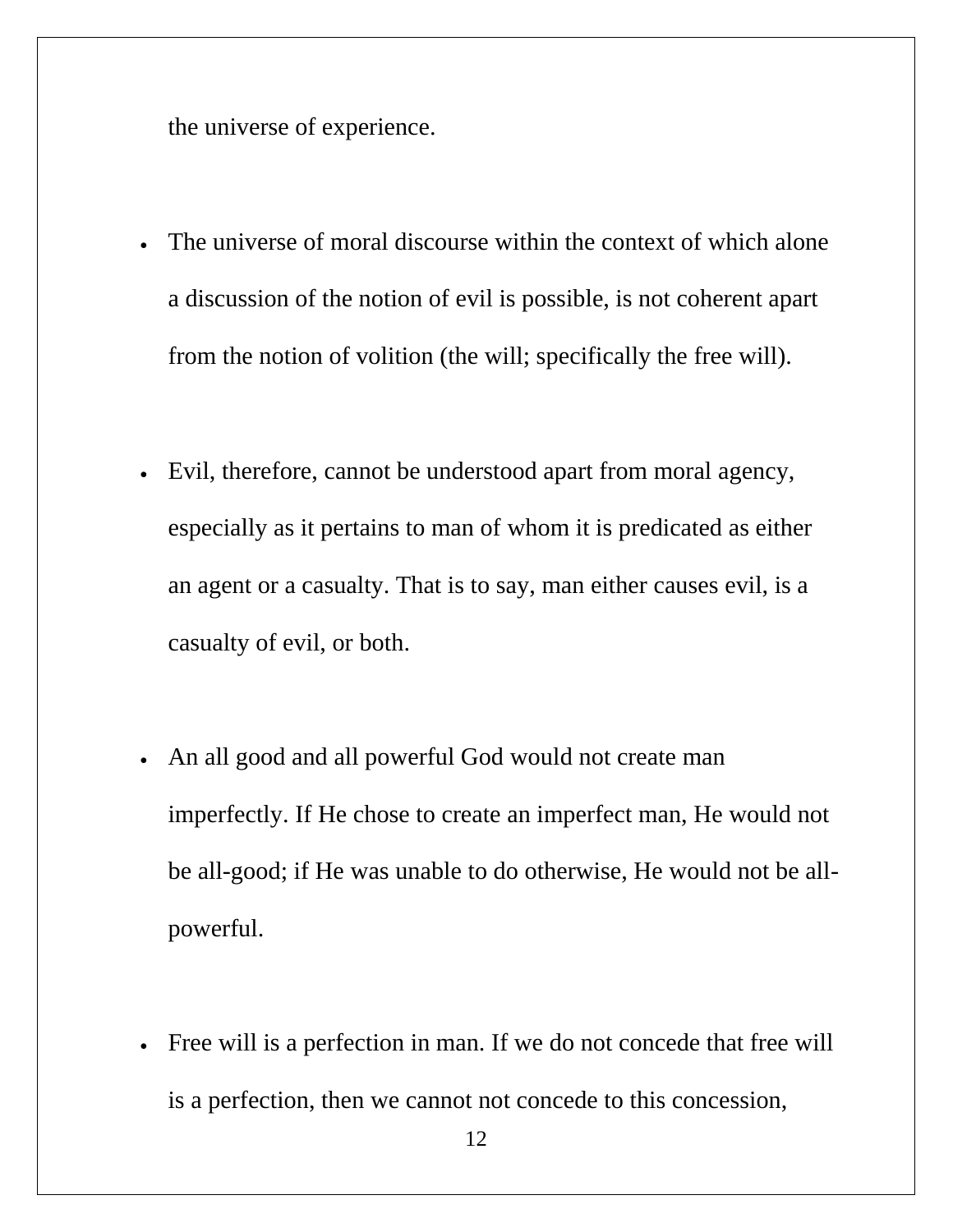which is to say we cannot hold ourselves free to disagree with it, and deem this better (the penultimate of the superlative perfect) than to be free to disagree with it. In a word, if free will is not a perfection, then it pertains more to the notion of perfection that the will not be free. However, apart from free will there is no universe of moral discourse; nothing meritorious and nothing blameworthy, no intention, action, or event in the affairs of men that is susceptible of being construed as either good or evil — and no action is good, and conversely, none is evil — for there is no evil and no good pertaining to the actions of men.

- But there is evil.
- And there is good.
- What is more, if I am not free not to love God, then my loving God — or anyone or anything else — is without value, for we do not ascribe the notion of valuation to that which proceeds of necessity.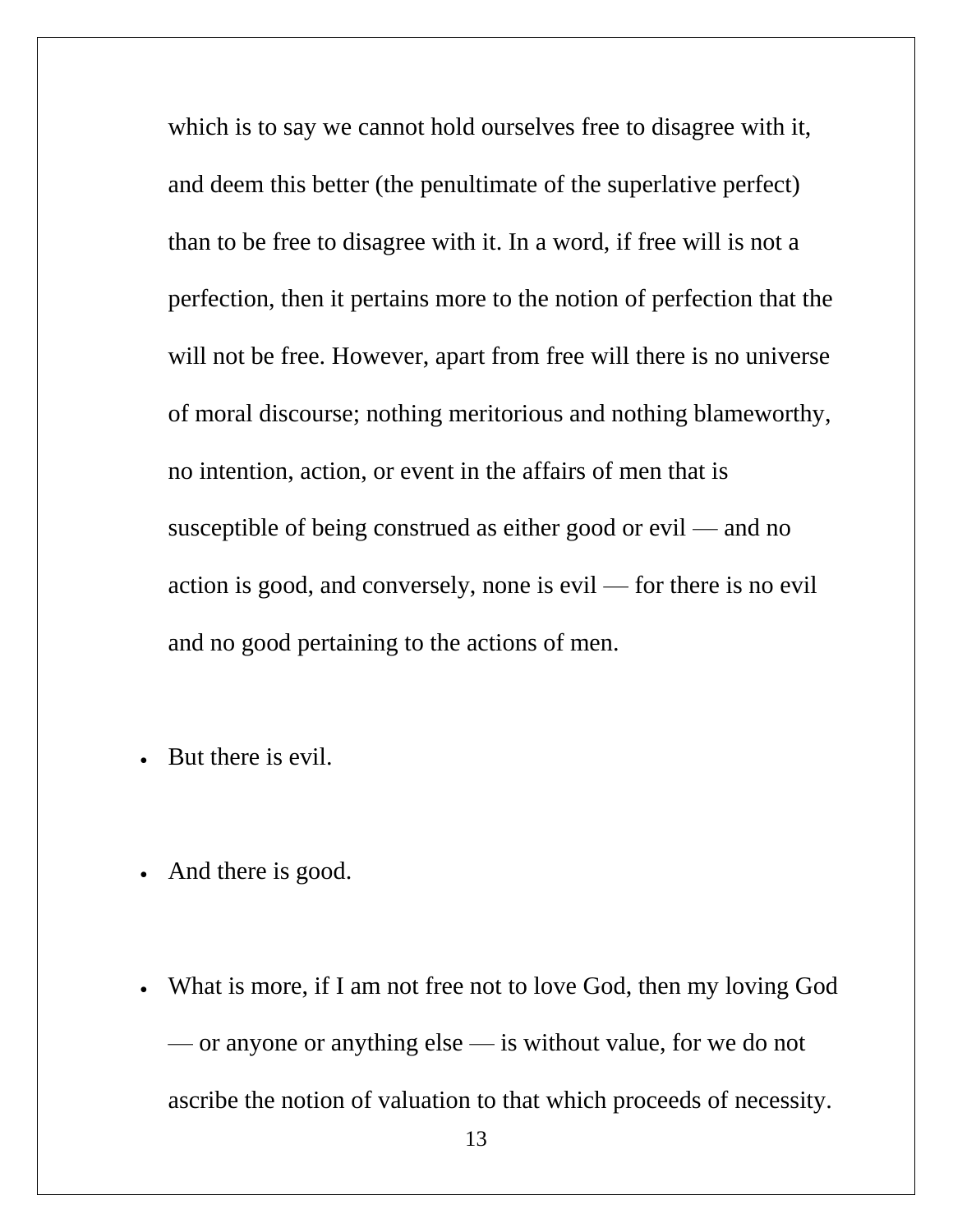That the sum of the interior angles in any triangle is 180 degrees possesses nothing in the way of valuation. We do not say that it is good or evil. It is geometrically necessary. If we agree that free will is a perfection (that it is better to possess free will than not to possess it), then in creating man, God would have deprived man of a perfection in his created nature — a notion that would be inconsistent with either the goodness or the power of God, or both. Eve already knew, was acquainted with, good, for the Garden of Paradise was replete with everything good, and devoid of anything evil. Eve experienced no want, no privation.

- Eve chose to know good and evil.
- Eve, by nature created good, therefore chose not to know good, the first term, with which we was already naturally acquainted, but the second term, evil. Eve already knew good but she knew nothing of evil, for only good existed in the Garden of Paradise, and she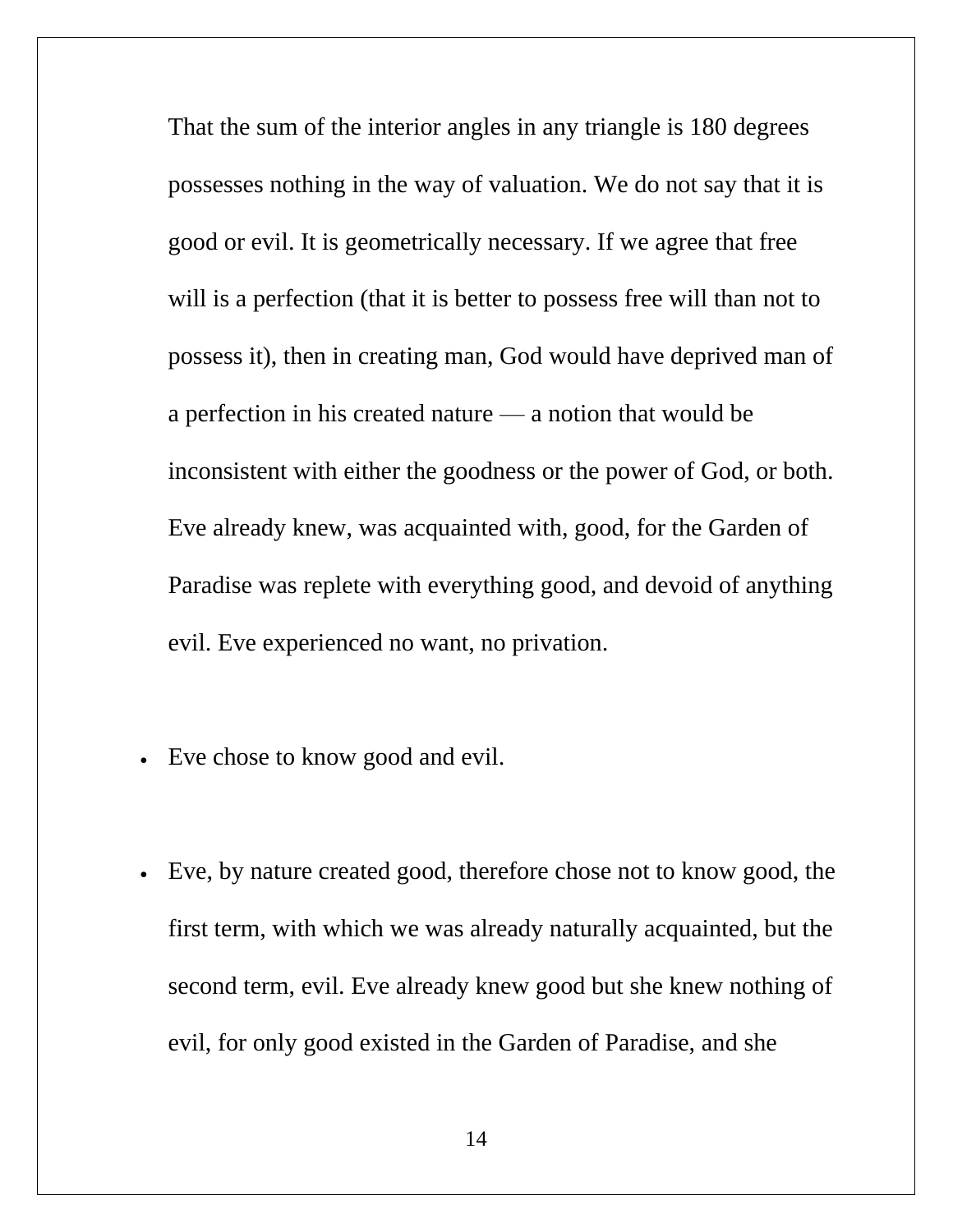herself was created good.

- Now, it is not possible to know evil without experiencing evil, anymore than it is to know good without experiencing good. We cannot know, understand, comprehend, pain and suffering without experiencing pain and suffering, any more than we can know, understand, and comprehend the color blue without experiencing the color blue.
- In choosing to know evil, therefore, Eve inadvertently, but nevertheless necessarily and concomitantly, chose to experience evil of which she erstwhile knew nothing. It was not the case that Eve was conscious or cognitive of the deleterious nature of evil (for prior to Original Sin, as we have said, Eve had only known, experienced, good).
- What is more, no one chooses what is evil except that they misapprehend it as a good, for every choice is ineluctably a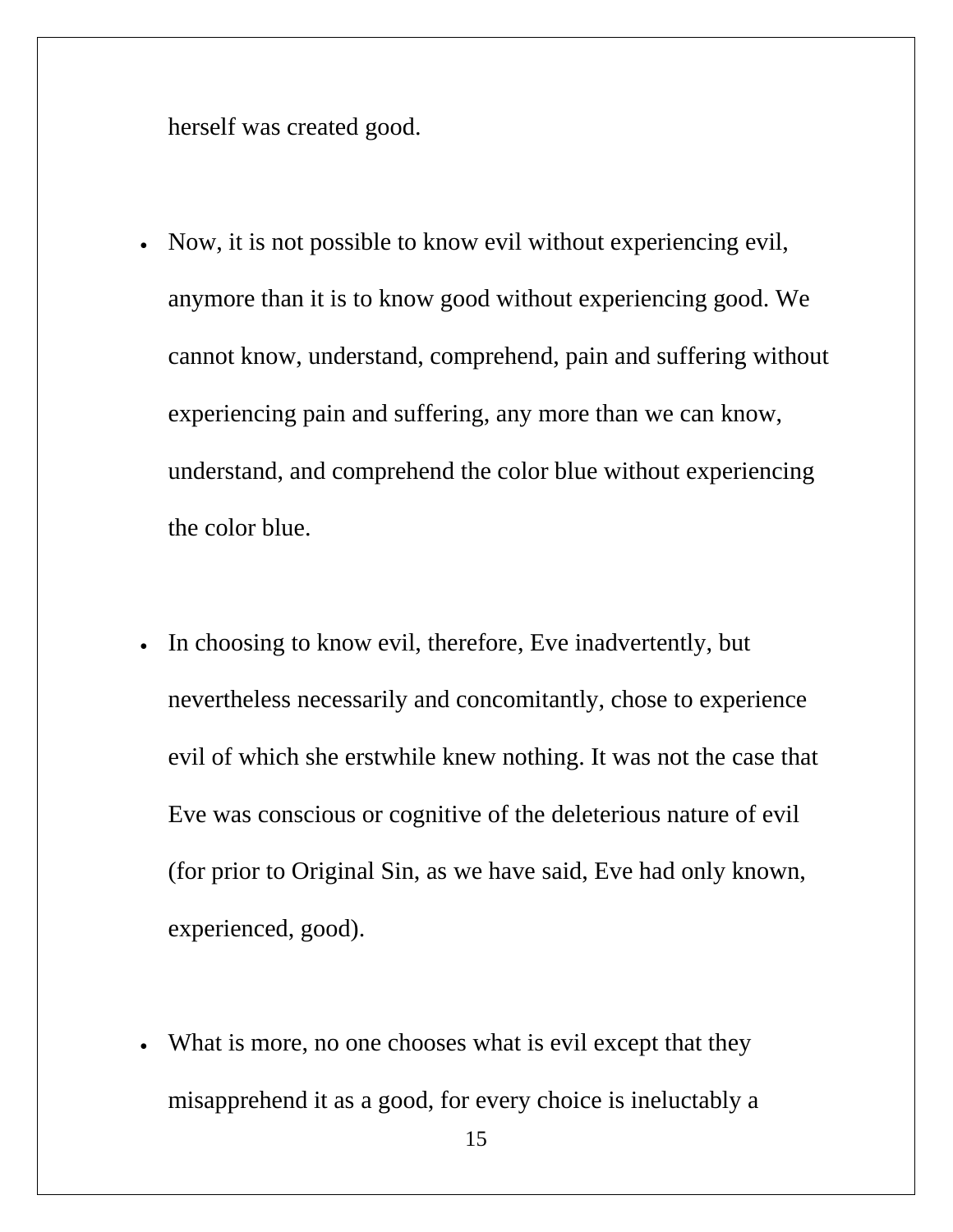choosing of a perceived good, even if the good perceived is intrinsically evil.

The most evil act is latently a choice of a good extrinsic to the evil act. Man only acts for, and is motivated toward, a perceived good, however spurious the perception or the perceived good. It is impossible to choose an intrinsically evil act apart from a perceived extrinsic good motivating the intrinsically evil act. Eve's choice, while free, was nevertheless instigated through the malice and lie of the evil one who deceived Eve that an intrinsic evil —explicitly prohibited by God — was in fact an intrinsic good, which it was not. The susceptibility to being deceived does not derogate from the perfection of man, for the notion of deception is bound up with the notion of trust, which is an indefeasible good. The opposite of trust is suspicion which already, and hence anachronistically, presumes an acquaintance with evil.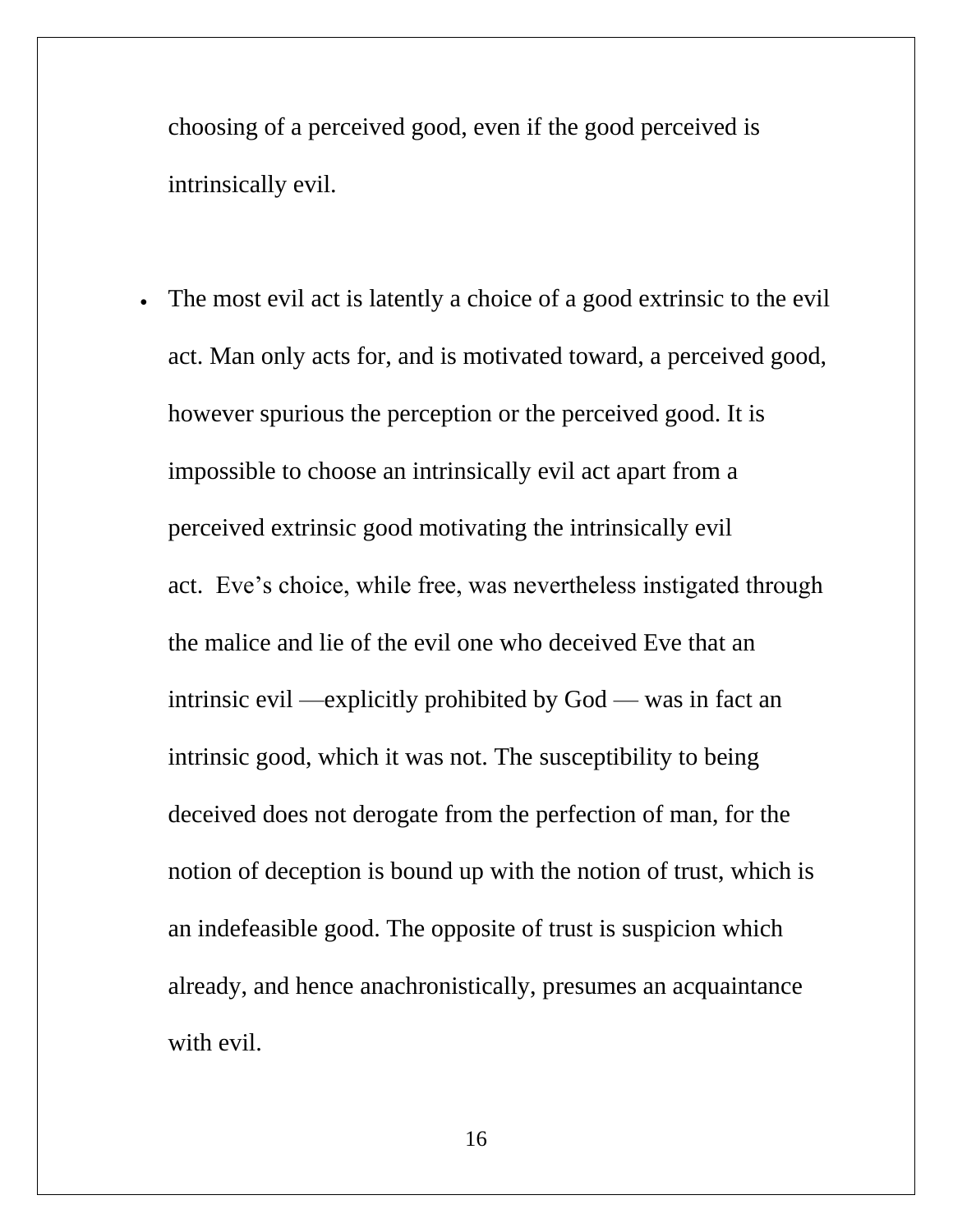In choosing to know evil, Eve's choice necessitated, precipitated, those conditions alone through which evil can be experienced, e.g. death, suffering, illness, pain, etc. Her choosing to know evil biconditionally entailed the privation of the good, the first term, through which alone we understand evil, the second term. Evil is not substantival, which is to say, evil possesses no being of its own apart from the good of which it is only privative, a negation in part or whole. For this reason we see the two terms conjoined in Holy Scripture in, "ligno autem sciéntiæ boni et mali", or "the tree of knowledge of good and evil."

The existence of the good, does not, as some suggest, still less necessarily entail, the experience of evil. Adam and Eve in the state of natural felicity in the Garden of Paradise knew good apart from any acquaintance with, or any conception of, evil.

• Evil necessarily implicates good, but good in no way necessarily implicates evil. The notion of knowledge by way of contrast and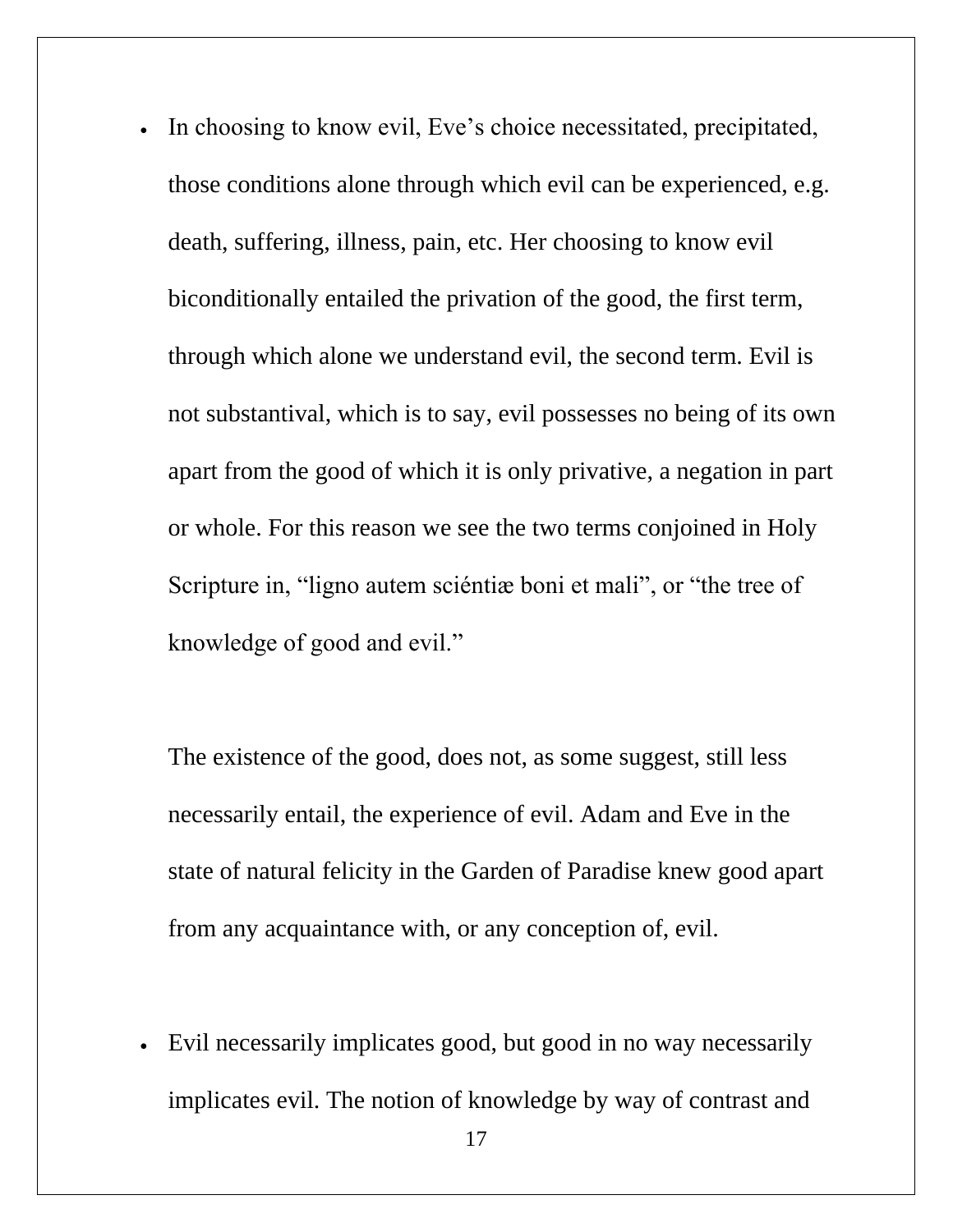opposition is confined to relatively few empirical instances, and always yields nothing of what a thing is, only that in contradistinction to what it is not. To know what a thing is not, tells us nothing of what it is. We do not know the color Blue by its opposition to, its contrast with, or in contradistinction to, a Not-Blue, for there is no existent "Not-Blue". There are only other colors we distinguish from Blue — but we do so without invoking the notion of contrast or opposition. I do not know Blue as "Not-Red" (or, for that matter, through invoking any or all the other colors). I know Blue in the experience of Blue only. If there is an "opposite" of Blue, or a corresponding negative to Blue, it can only be the absence of color — not simply another color that is "not-Blue", for in that case every other color would be the opposite of Blue — and the opposite of every other color as well.

• Once again, in Eve's choosing to know evil, she consequently and concomitantly chose the conditions under which alone such knowledge was possible. Among the conditions informing such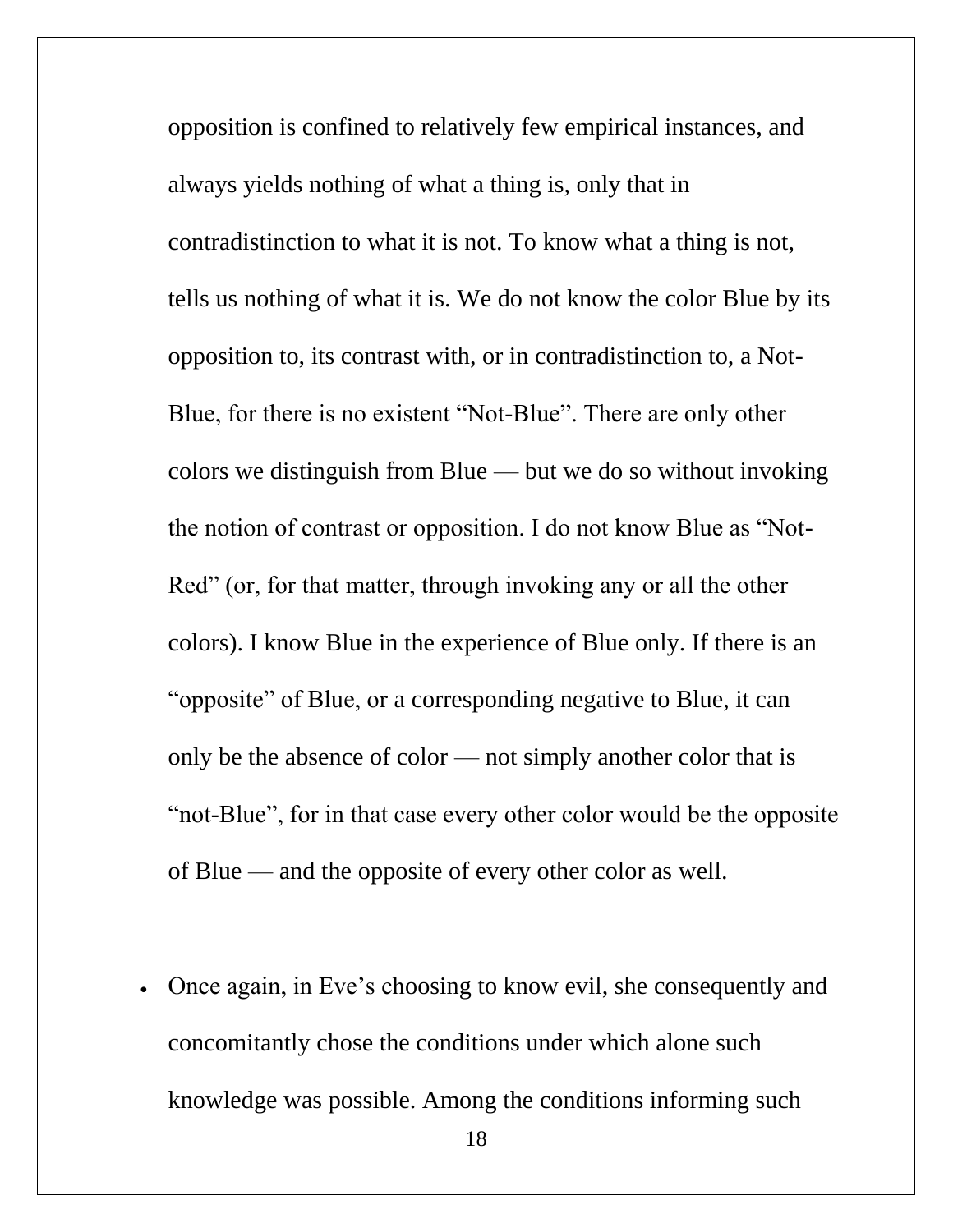knowledge were death, suffering, pain — and all that we associate with evil and understand by evil.

- Far from being culpable, God warned Adam and Eve to avoid the, "the tree of knowledge of good and evil."
- To argue that the goodness of God is compromised by His injunction against the plenitude of knowledge through His forbidding them to eat of the "tree of knowledge of good and evil" is spurious inasmuch as it holds knowledge, and not felicity, to be the greatest good possible to man. In withholding complete knowledge, it is mistakenly argued, God deprived man of an intrinsic good.
- Felicity, or complete happiness, not omniscience, or complete knowledge, is man's greatest good, and only that which redounds to happiness is good for man, not that which redounds to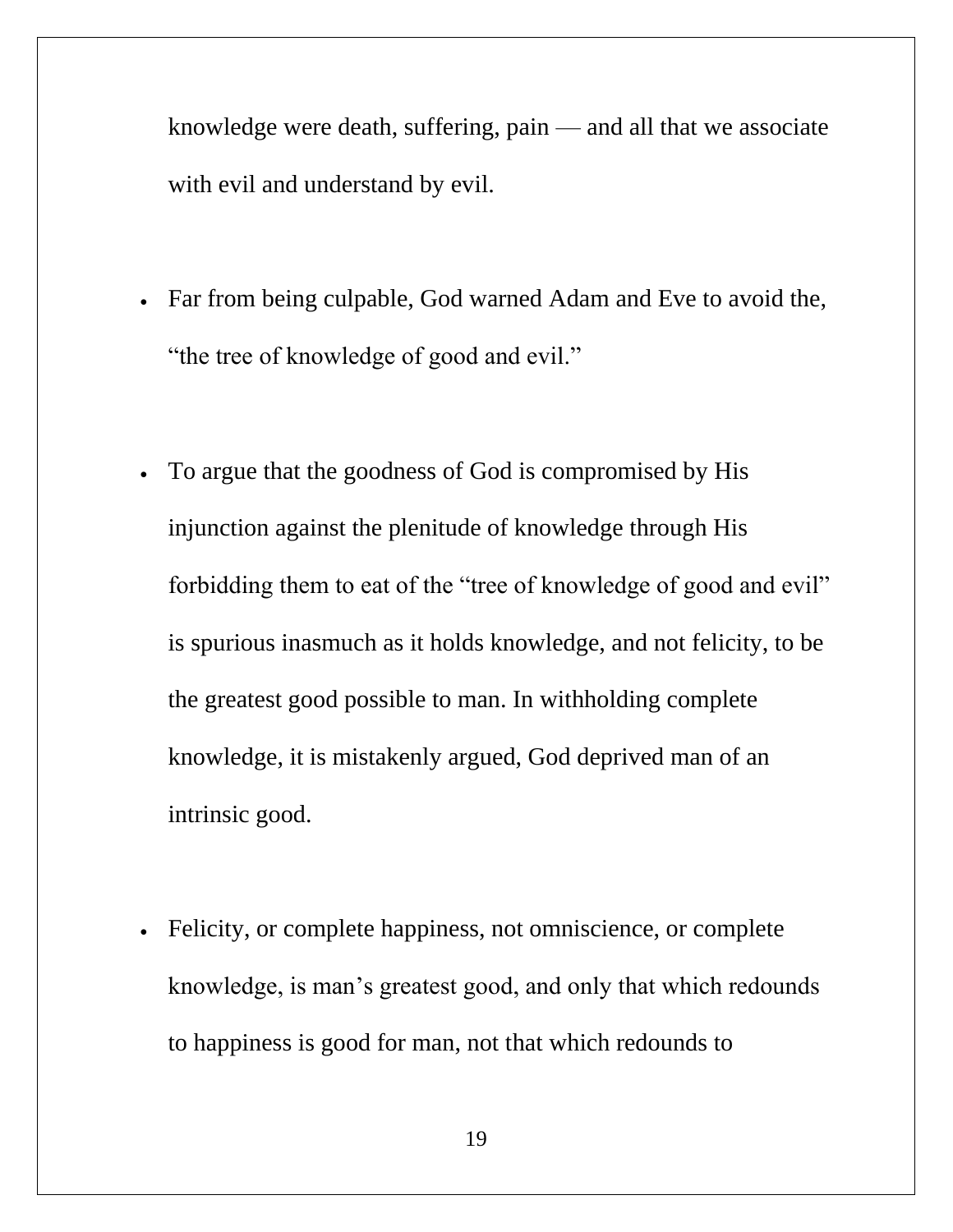knowledge, and the two do not entirely coincide.

- To maintain that to know evil, suffering, illness, death ... and unhappiness … redounds to man's happiness is an irreconcilable contradiction. Evil is a privation of the good; consequently, to choose evil is to choose a privation of the good, specifically that which vitiates or diminishes the good.
- To maintain, furthermore, that man can know evil, suffering, illness, and death without experiencing evil, suffering, illness and death is equally subreptive. By this line of reasoning, one whose vision is color-deficient can know the color Purple without ever experiencing the color Purple; know what is bitter without experiencing bitterness; know "hot" without experiencing hotness. Purple, bitterness, hot — evil, suffering, illness, death (all that we understand by "evil") are not concepts (in the way, for example, that a simple binomial equation  $(1+1=2)$  is a concept independent of anything existentially enumerable) but experiences, the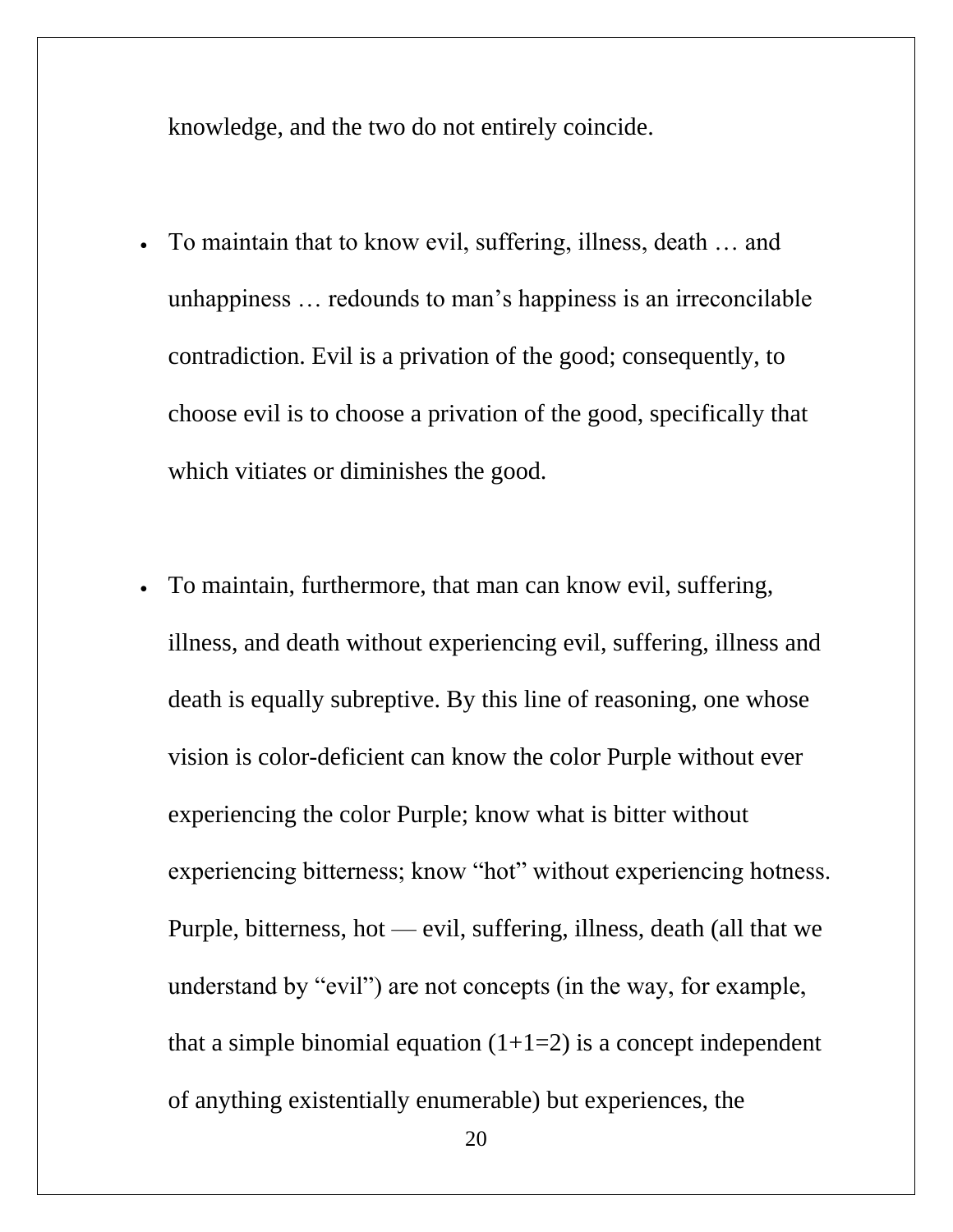knowledge of which demands the experience and cannot be acquired apart from it anymore than pain can be known apart the experience of pain. Pain, illness, suffering, death, etc. are in no way inherently, intrinsically good. No one who has experienced the death of a loved one, the pain of an injury, or illness of any sort will maintain that such knowledge acquired through these experiences redounds to their felicity; that their "knowledge" of any of these evils either promotes or contributes to their happiness.

- God, then, is in no way culpable of, nor responsible for, the existence of evil. The occurrence or experience of evil derogates neither from His goodness, nor detracts from His power.
- If God is all good, He would confer the perfection of freedom upon man in Adam and Eve. If He is all powerful He would permit the exercise of this freedom.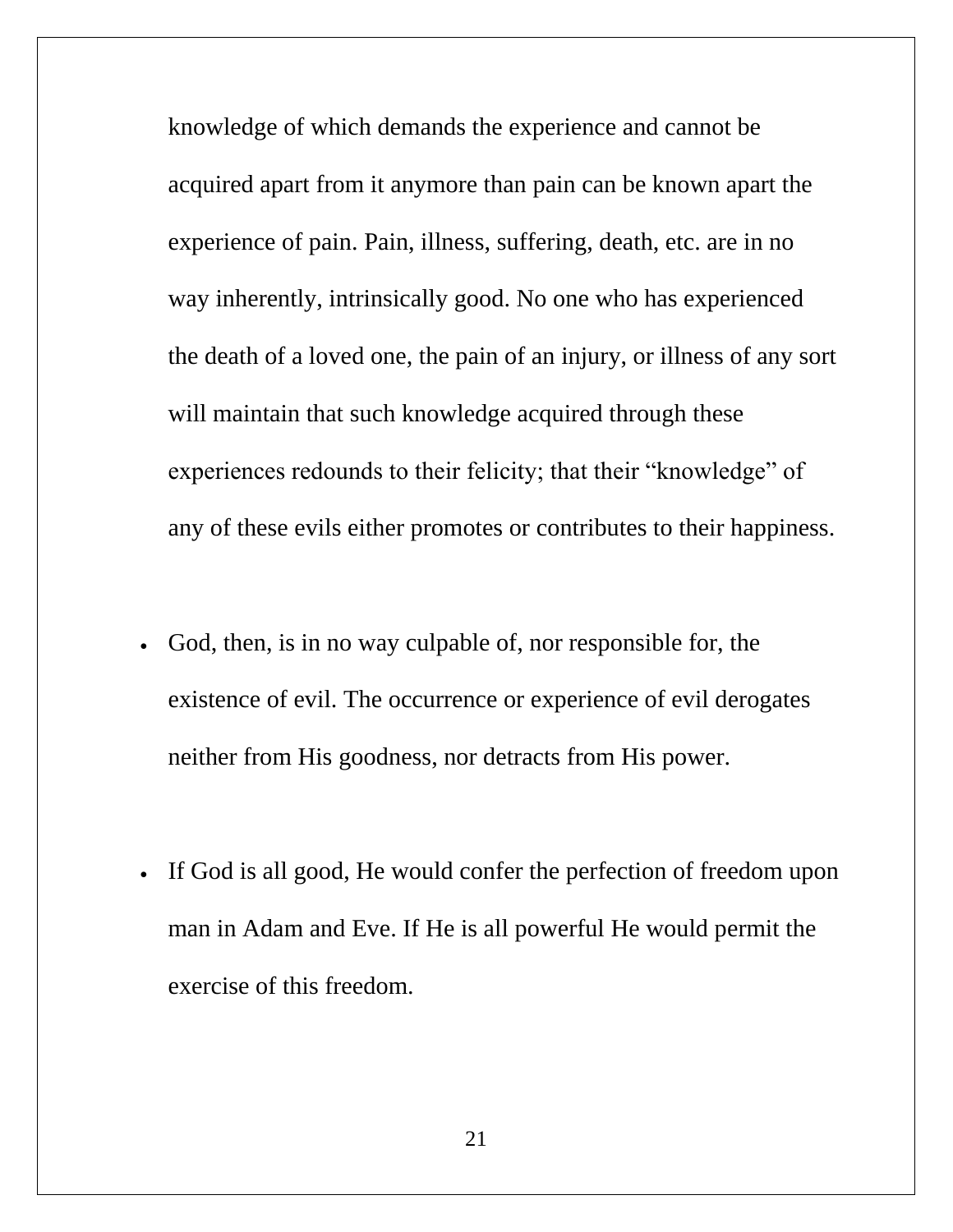- To confer the perfection of freedom of will upon man does not eo ipso imply that the exercise of the will necessarily involves a choosing between the good and the not-good or the less good, still less a choice between good and evil. Presumably the exercise of this freedom prior to the Fall was exercised in choices between things of themselves inherently good, albeit distinguishable in attributes. The fig and the pear are equally good in nature, but differing in attributes, and to choose the one over the other is not to imply that the one is good and the other not-good or even lessgood. The choosing to eat the one and not the other is a choice among alternative goods.
- Nor is the thing not chosen "less good" in itself than that which is chosen. It is good proper to its nature. The pear and the fig are equally nutritious.
- The notion of choice is only coherent in the context of right reason. Choice (the exercise of free will), is never gratuitous, but is always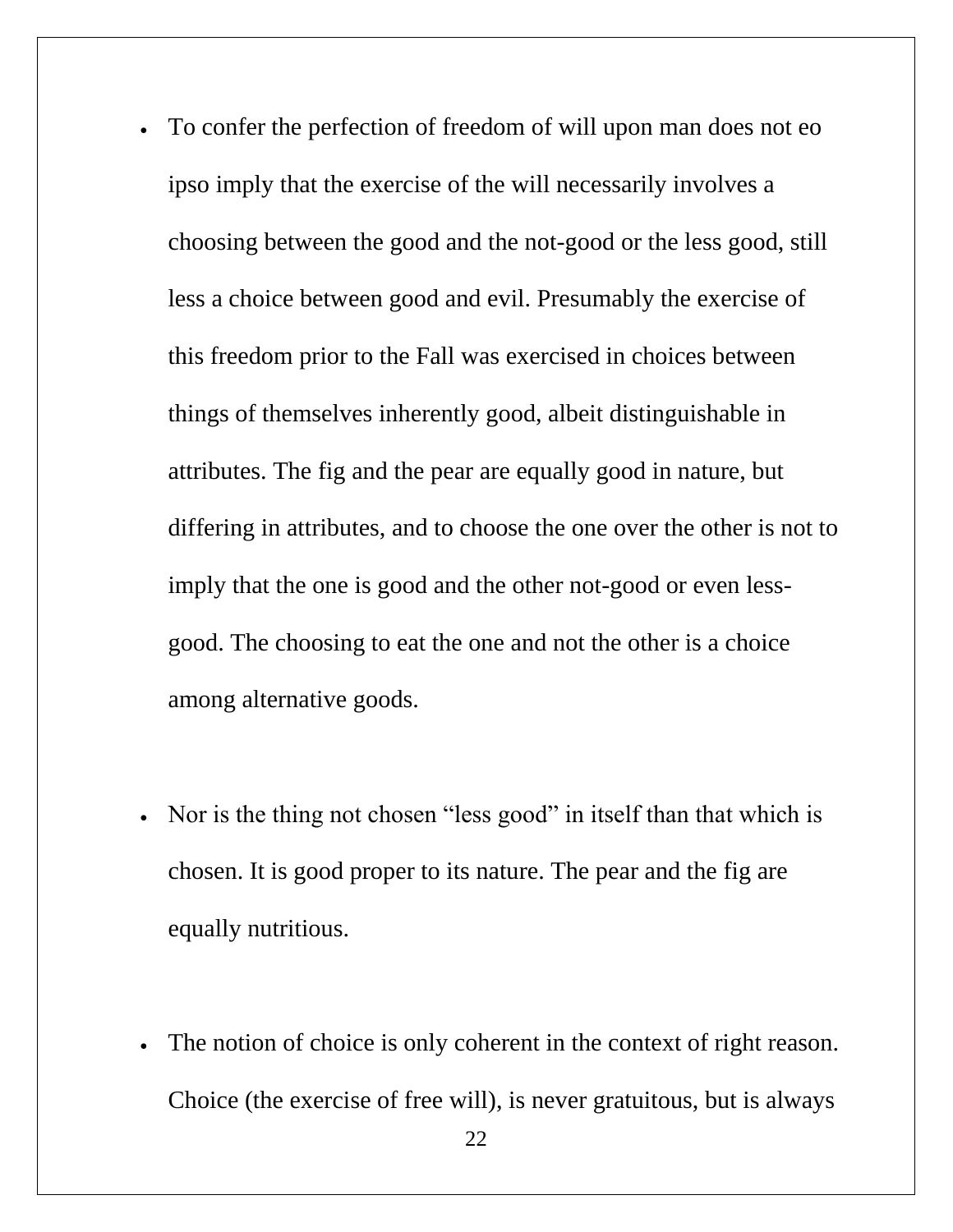in accordance with reason which alone mediates the choice to a coherent end. What we choose, we choose to coherent ends. In other words, we choose for a reason — and not spontaneously or gratuitously. Choices are always ordered to ends, however disordered the choices themselves may be.

• One does not, for example, choose as the means to nutrition, a stone rather than a fig. The choosing of the fig does not imply that the stone is not good. On the other hand, one does not choose figs to build a house, rather than stones. This does not imply that the fig is not good. The nature of the fig redounds to nutrition, while the nature of the stone does not, and the nature of the stone redounds to building while the nature of the fig does not. One can still choose to eat stones or to build with figs, but such choices do not accord with ordered reason, which of itself is also an intrinsic good.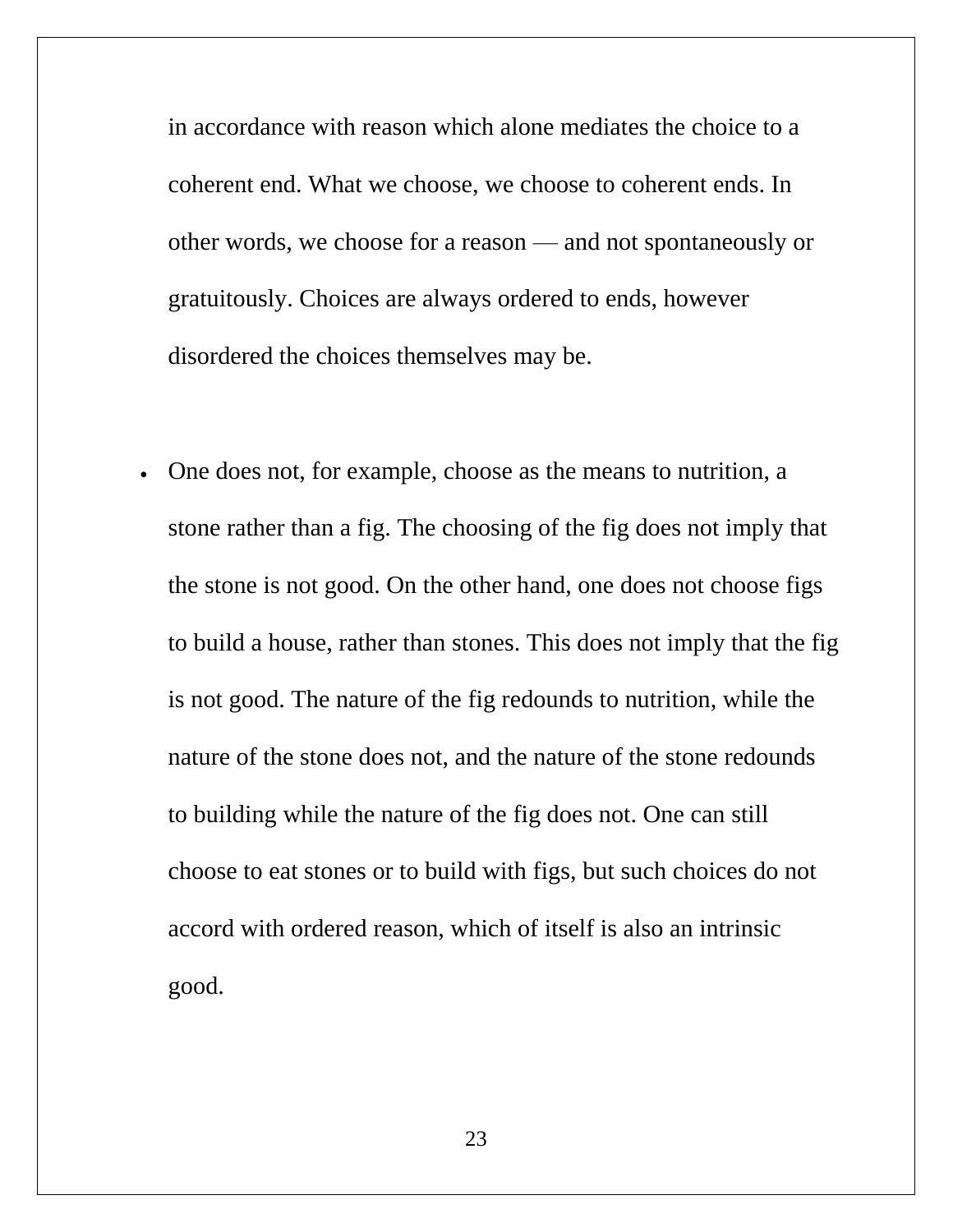- Only God can bring good out of evil He does not will but nevertheless permits through having conferred the perfection of freedom upon man. While God could not have endowed man with this perfection without simultaneously permitting the consequences necessary and intrinsic to it, He is not Himself the Author of the evil but of that perfection in man through which — not of necessity (for man is never compelled to choose inasmuch as compulsion by definition abrogates choice) — man chooses evil and subsequently becomes the agent of it.
- The occurrence of evil, consequently, is neither inconsistent with nor contrary to the notion of God as absolutely good and absolutely powerful.

# **7. The Scriptural Narrative as the Logical Antecedent:**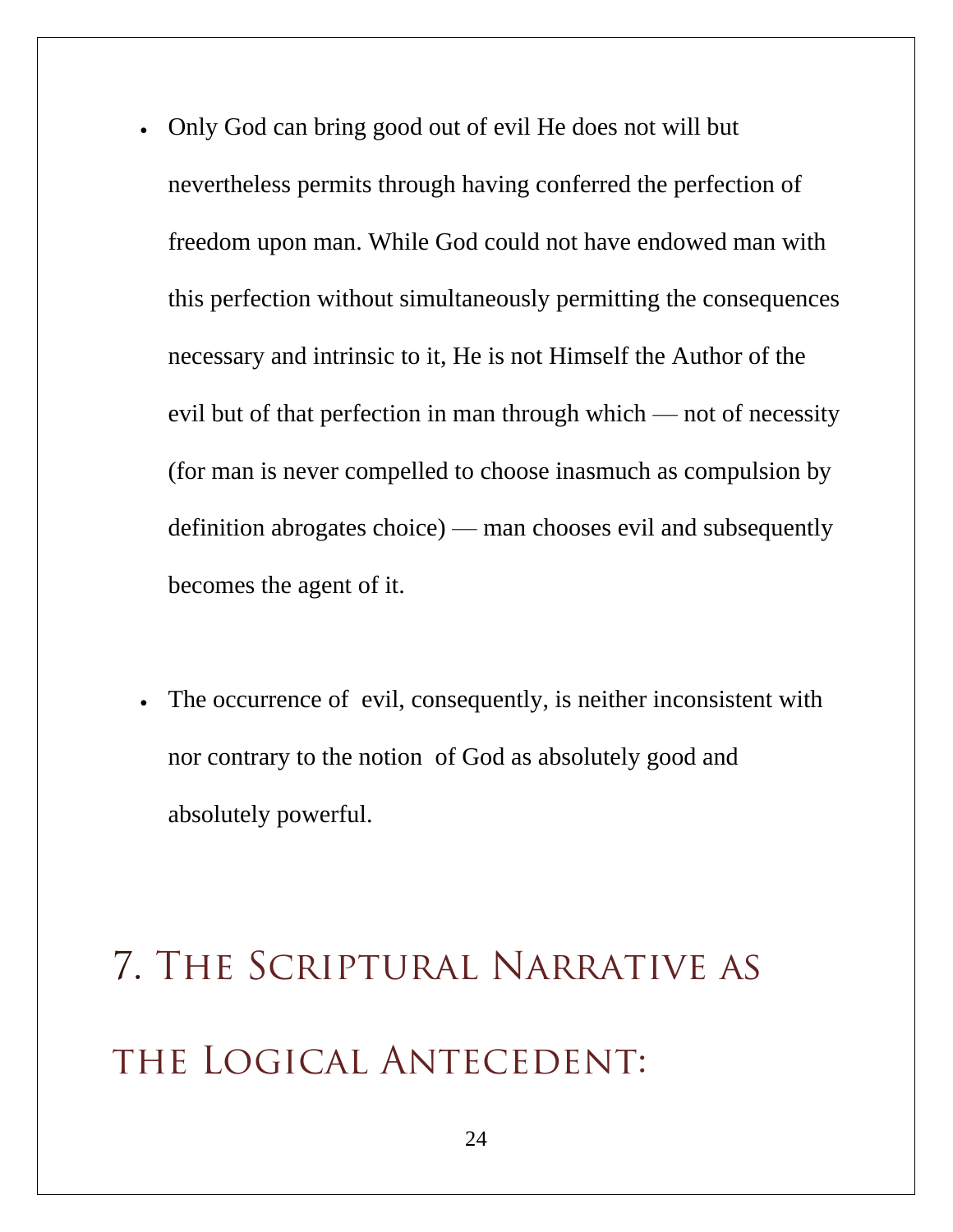"And He commanded him, saying: Of every tree of paradise thou shalt eat: but of the tree of knowledge of good and evil, thou shalt not eat. For in what day soever thou shalt eat of it, thou shalt die the death."

(*Præcepítque ei, dicens: Ex omni ligno paradísi cómede; de ligno autem sciéntiæ boni et mali ne cómedas: in quocúmque enim die coméderis ex eo, morte moriéris*) (Genesis 2.16-17)

"Now the serpent was more subtle than any of the beasts of the earth which the Lord God made. And He said to the woman: Why hath God commanded you that you should not eat of every tree of paradise? And the woman answered Him, saying: Of the fruit of the trees that are in paradise we do eat: But of the fruit of the tree which is in the midst of paradise, God hath commanded us that we should not eat; and that we should not touch it, lest perhaps we die. And the serpent said to the woman: No, you shall not die the death. For God doth know that in what day soever you shall eat thereof, your eyes shall be opened: and you shall be as gods, knowing good and evil."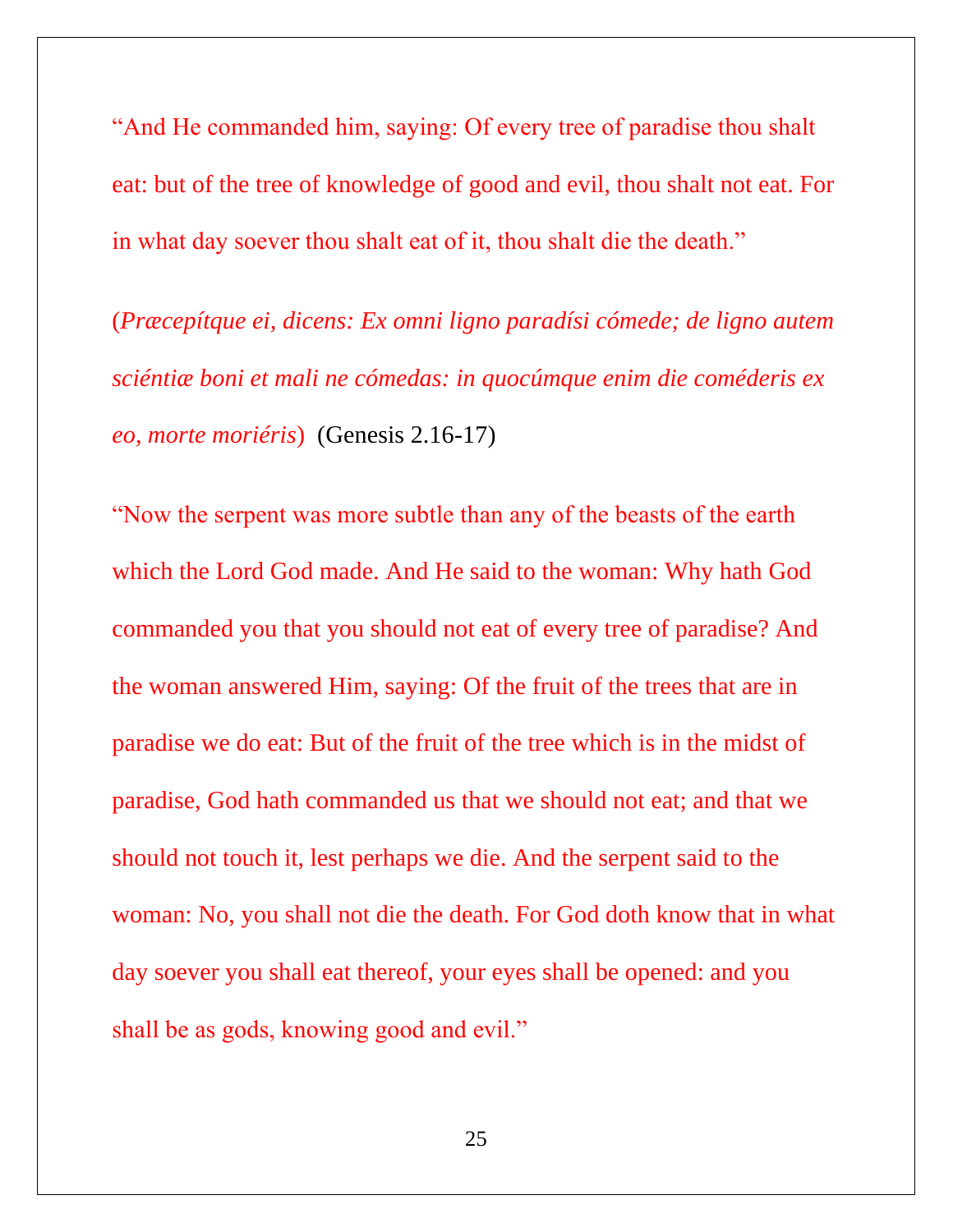(*Sed et serpens erat callídior cunctis animántibus terræ quæ fécerat Dóminus Deus. Qui dixit ad mulíerem: Cur præcépit vobis Deus ut non comederétis de omni ligno paradísi? Cui respóndit múlier: De fructu lignórum, quæ sunt in paradíso, véscimur: de fructu vero ligni quod est in médio paradísi, præcépit nobis Deus ne comederémus, et ne tangerémus illud, ne forte moriámur. Dixit autem serpens ad mulíerem: Nequáquam morte moriémini. Scit enim Deus quod in quocúmque die comedéritis ex eo, aperiéntur óculi vestri, et éritis sicut dii, sciéntes bonum et malum.*) (Genesis 3.1-5)

# **8. Concerning the Genesis of Evil**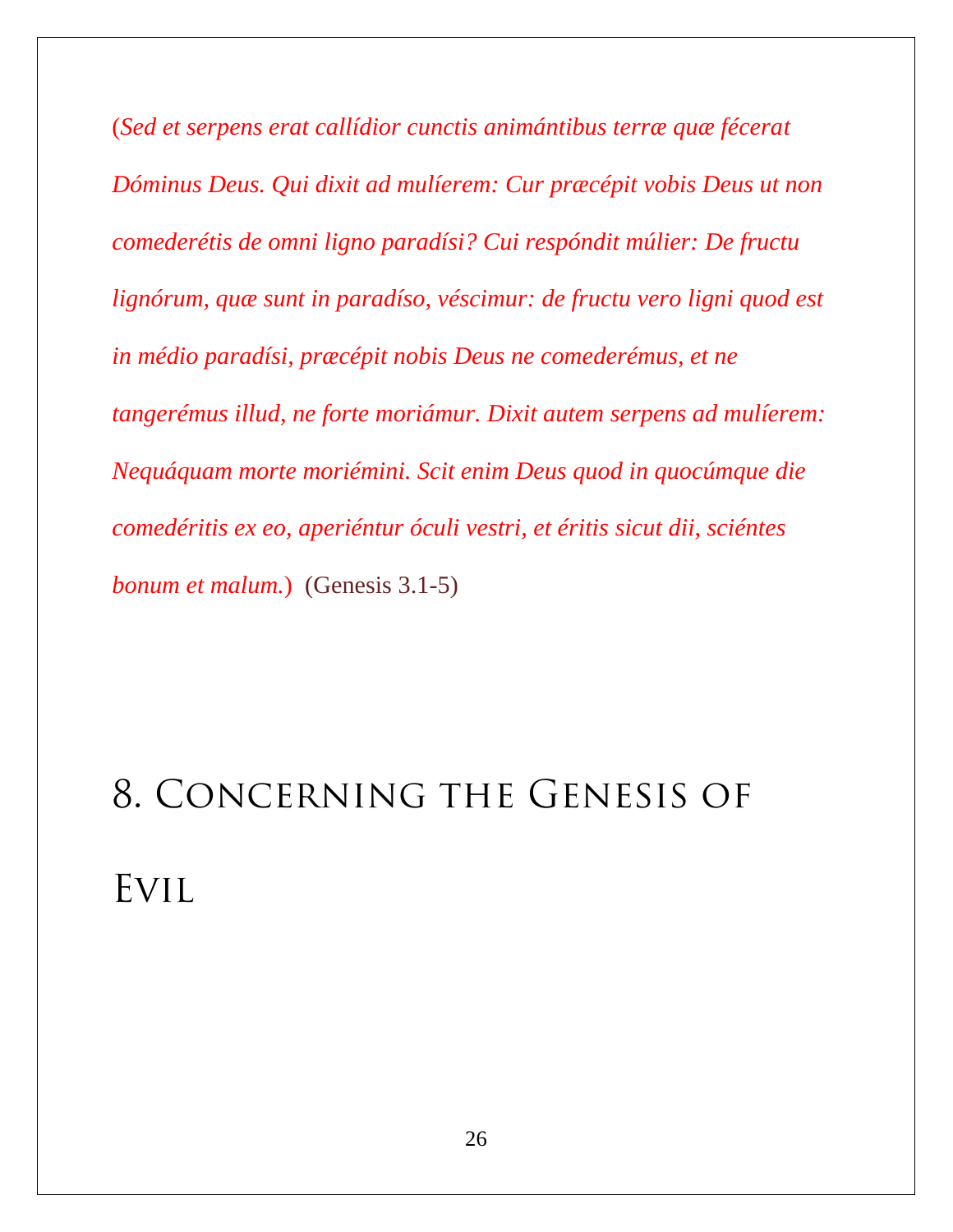**As one reader pointed out**, the argument above does not address the genesis of evil *ab initio*:

It "does not address *the idea of the origin of evil*. It does not explain how evil came about. It does not exonerate God or vindicate the assertion that He is not responsible in some way, either directly or indirectly, for what we call "evil".

This is a point well taken. The argument thus far articulated is clearly framed within the Biblical context in which it first presents itself to us, and as such may be understood as a type of *epoche*, or bracketed narrative, the authenticity of which we assume as Catholics — not necessarily apart from discursive reasoning, but not articulated exclusively or even largely in terms of it either. Whatever we can speculate upon regarding the origin of evil, of one thing only can we be certain: that *the origin of evil is radicated in the will.*

If we seek an ontological genesis of evil we shall not find one simply because what we understand as evil is a privation of being and not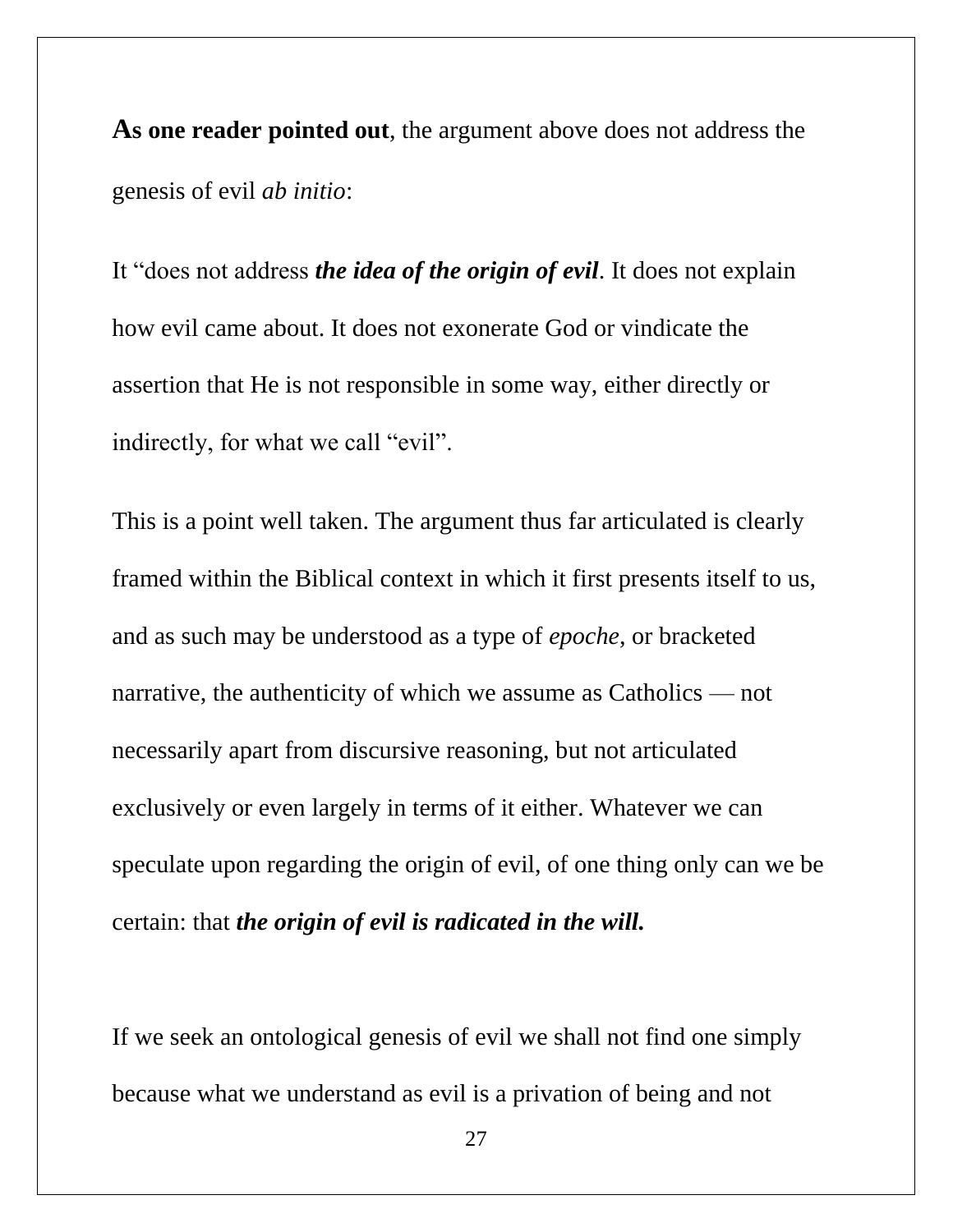constituting, let alone instantiating, a being itself whose ontology is tautologically reciprocal with evil. In the strictest sense, there is no purely evil being. This is tantamount to saying there is a being nothing, or, alternately, a nothing being. It is an oxymoron. This is also not to say that there is no single being, or categories of beings, from which the good has been exhaustively, but not totally, deprived, and we understand such beings as evil not in the sense of what they possess in their being but in the sense of what is deficient in their being: specifically the good in whatever measure — and precisely by that measure are they construed as evil. In that inverted and ever mimicking world of evil, just as there are differing magnitudes of goodness in the holy, there are differing magnitudes of the absence of goodness in the evil. As some are to greater or lesser degrees holy, so to greater or lesser degrees are the evil. The ultimate expression of this near total privation of the good is personal because it pertains to a will, and the person in whose will we find this nearly ultimate extinction of the good we understand as  $s@^{\wedge}@$ -, or the devil.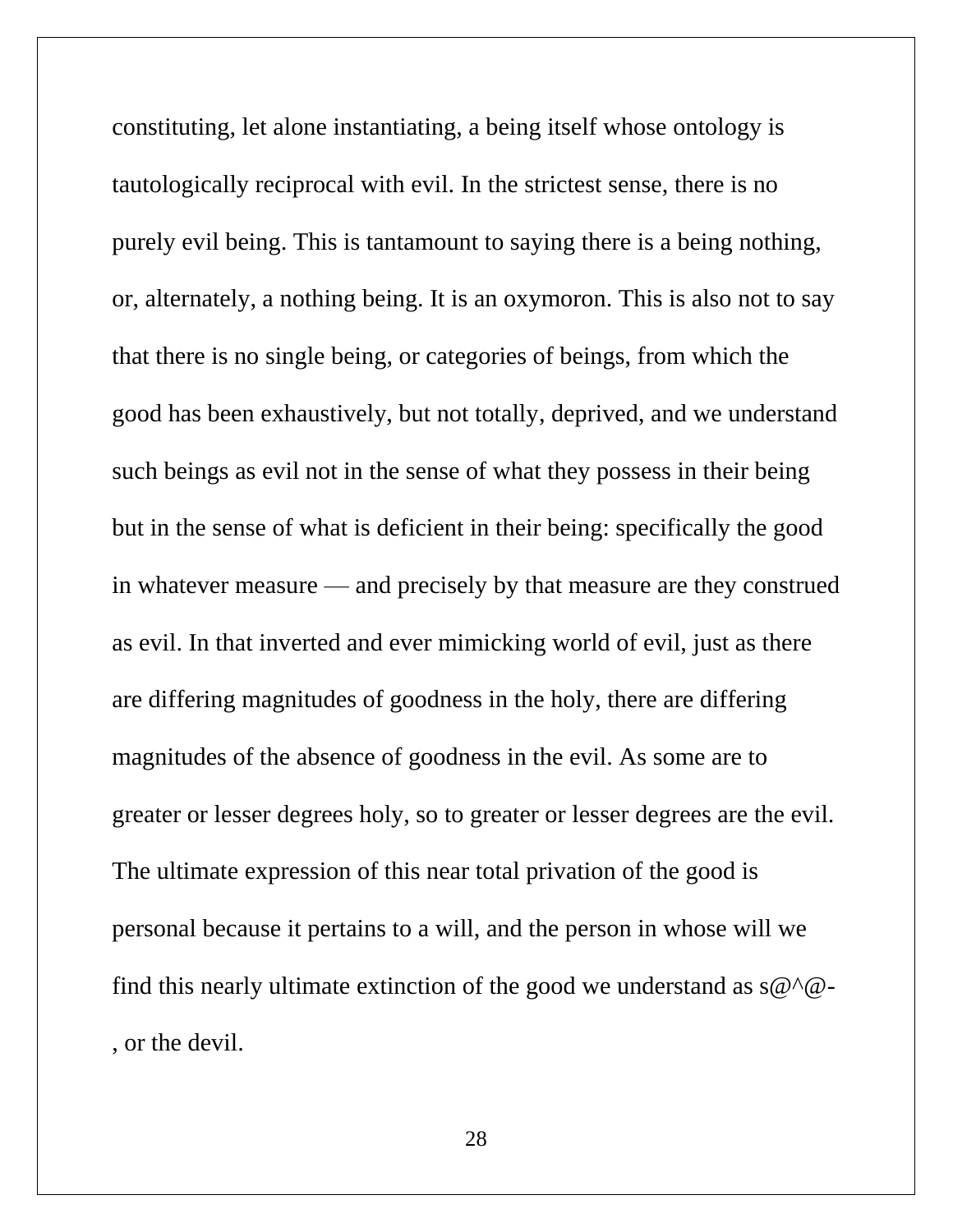Apart from a coherent notion of the will we find nothing to which we can assign moral predicates, nothing inculpatory or exculpatory, praiseworthy or blameworthy, no sanctity and no sin; we find no world of moral discourse. Just as the will is the *radix bonorum*, it is the *radix malorum* as well.

To speculate upon the *radix malorum ab initio* (the root of all evil from the beginning) is to speculate upon the first instance of the corruption of the will. We have no Scriptural narrative to which we can appeal in answering this and thus no phenomenological bracket (*epoche*) in which to address it as Catholics. Consequently, every effort will be, at best, conjectural. We at least know that it pertained to freedom, specifically freedom of the will apart from which there is no moral discussion. We have no narrative through which we can answer the question of why, in the first instance, satan sinned through a willful refusal to cooperate with God. It has been speculated upon by theologians throughout history as attributable to pride (e.g. concerning the Incarnation of Jesus Christ in the Immaculate womb of Mary and the angelic pride this instigated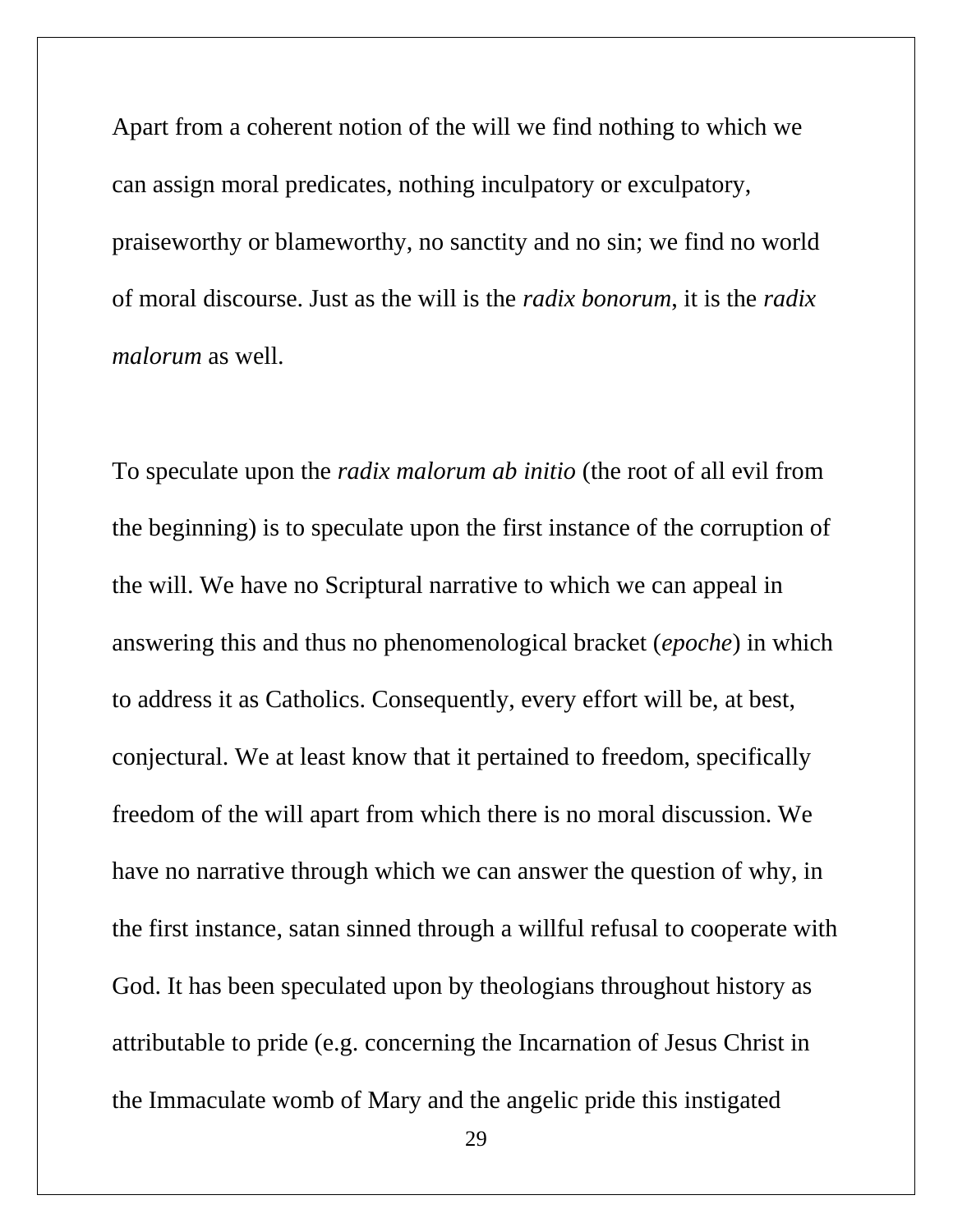through the refusal to worship God Who became man (*Verbum caro factum est*<sup>4</sup> $)$  — man who was created less than the angels<sup>5</sup> — for the sake of our salvation <sup>6</sup> and to Whom, as True God and True Man,<sup>7</sup> worship is due), itself an expression of the will. Thus, while the circumstances surrounding the first defection of the free will from the supremely good will of God can only be speculated upon, the free will of satan nevertheless is resolved into a *causa sui*, a cause in and of itself originating from no prior cause that would subvert or attenuate the notion of the authenticity of the free will itself.

# **9. FURTHER OBJECTIONS ANSWERED**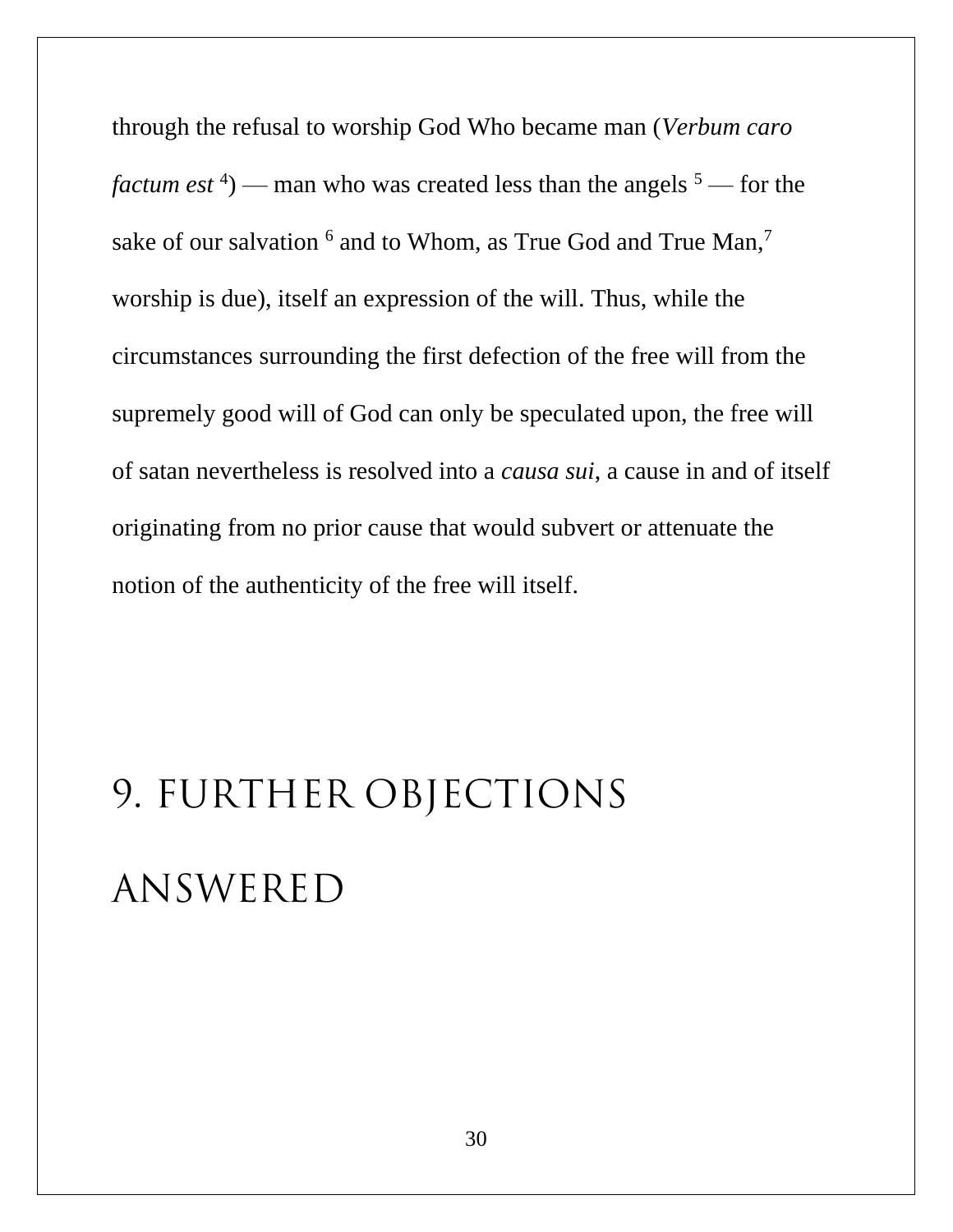**The** following questions were submitted and the line of reasoning is instructive in further elaborating the problem of evil and a coherent response to it. I have abbreviated the questions and eliminated redundancies in them for the sake of concision and clarity. Because they are common objections, it is well to state them and answer them in turn.

#### **Objection 1**: **Why does evil exist at all?**

"*I don't think it's necessary as such to pin-point the precise time or place when the first evil thought or act occurred: we should only really be concerned about why it exists in the first place.*"

#### **Reply:**

The possibility (not the actuality) of evil understood as the privation of good is the condition of the free will. To argue that evil "exists" as a necessary condition to our understanding or apprehending the good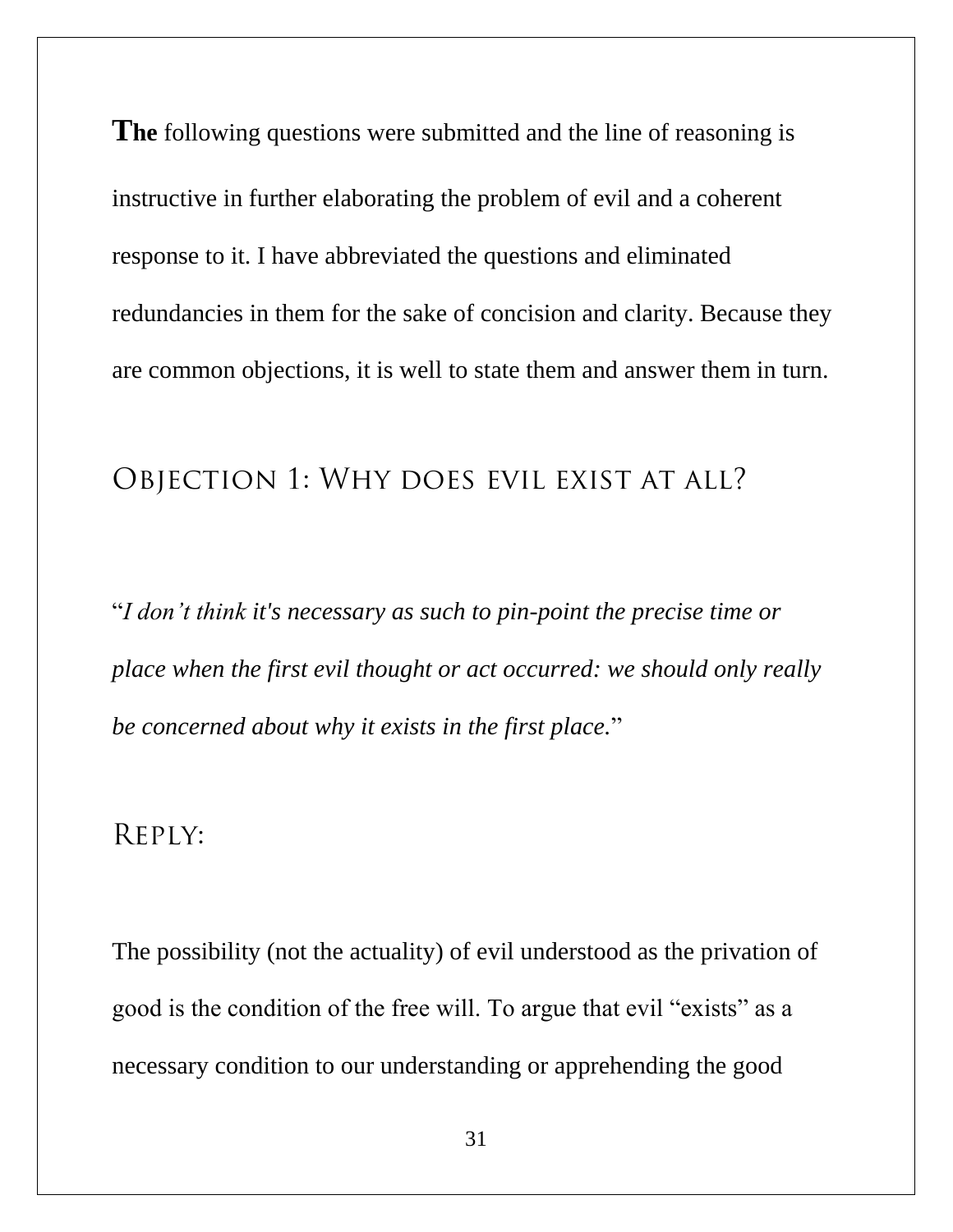(analogous to the proposition that, "unless we do not know (experience) pain we cannot know (experience) its presumed opposite, pleasure which is a discredited argument, for we do not, in fact, know (experience) pleasure merely in contradistinction from pain. There are many types of pain. Does each have its opposite in pleasure as a necessary condition to experiencing that pain? If, so, then please tell me what the opposite and corresponding pleasure is to having forcefully struck ones thumb with a hammer and experiencing the resulting pain. Is it is pleasurable thumb? Of course, this is a *reduction ad absurdam* and need not be pursued.

## **Objection II: The Paradigm of the Perfect Programmer**

"*If we can look at this situation in an analogous way, God could be likened to a programmer, they create something. The programmer has the knowledge and certain foresight to predict how his program would*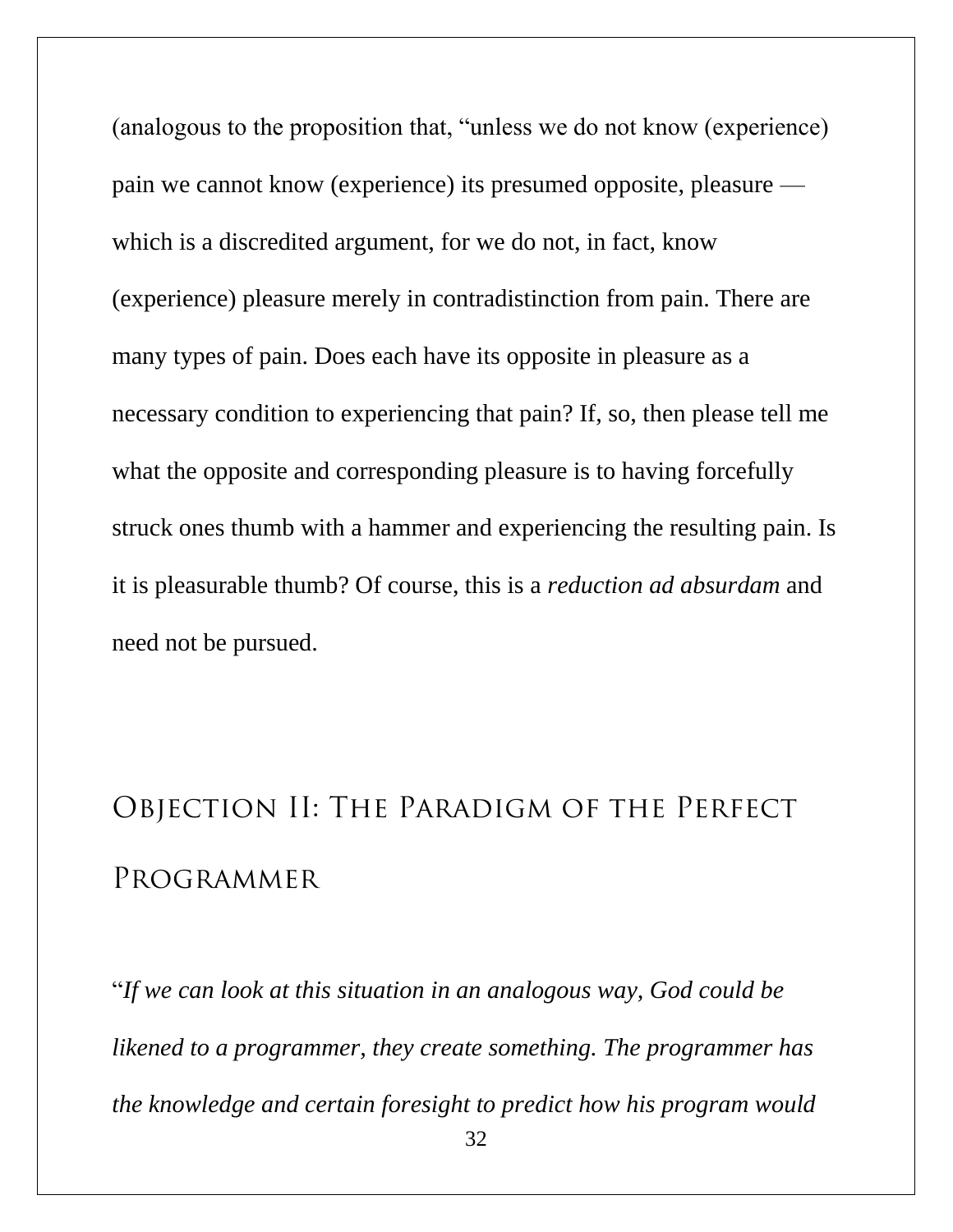*run, he creates his program so that it is safe for the user to run, he has safe-guarded it against attacks as best as he knows how, but eventually over time, due to his finite knowledge, a loophole is found and another user hacks it, or renders it into something for malicious intent.*

#### **Reply:**

Your analogy fails altogether. Programmers do not *create* — nor is their "knowledge" in any way possessed of the apodictic certainty that we find invested in, say, analytical propositions such that any possible outcome must follow — and *necessarily* so — from irrefragable premises. Programmers do not bring something into existence *ex nihilo*; they merely synthetize, constructing source code from already existing binary information into object code. Yes? This is no mere carping. Linguistic precision is absolutely necessary to any plausible explication of the problem evil. You could as well have used a child with Lego's and wheels as your analogue. This is not being unkind. It is merely being necessarily clear.

Nor is it the case that God is not omniscient, unlike the programmer. I earnestly suggest you read David Hume's analysis of the Problem of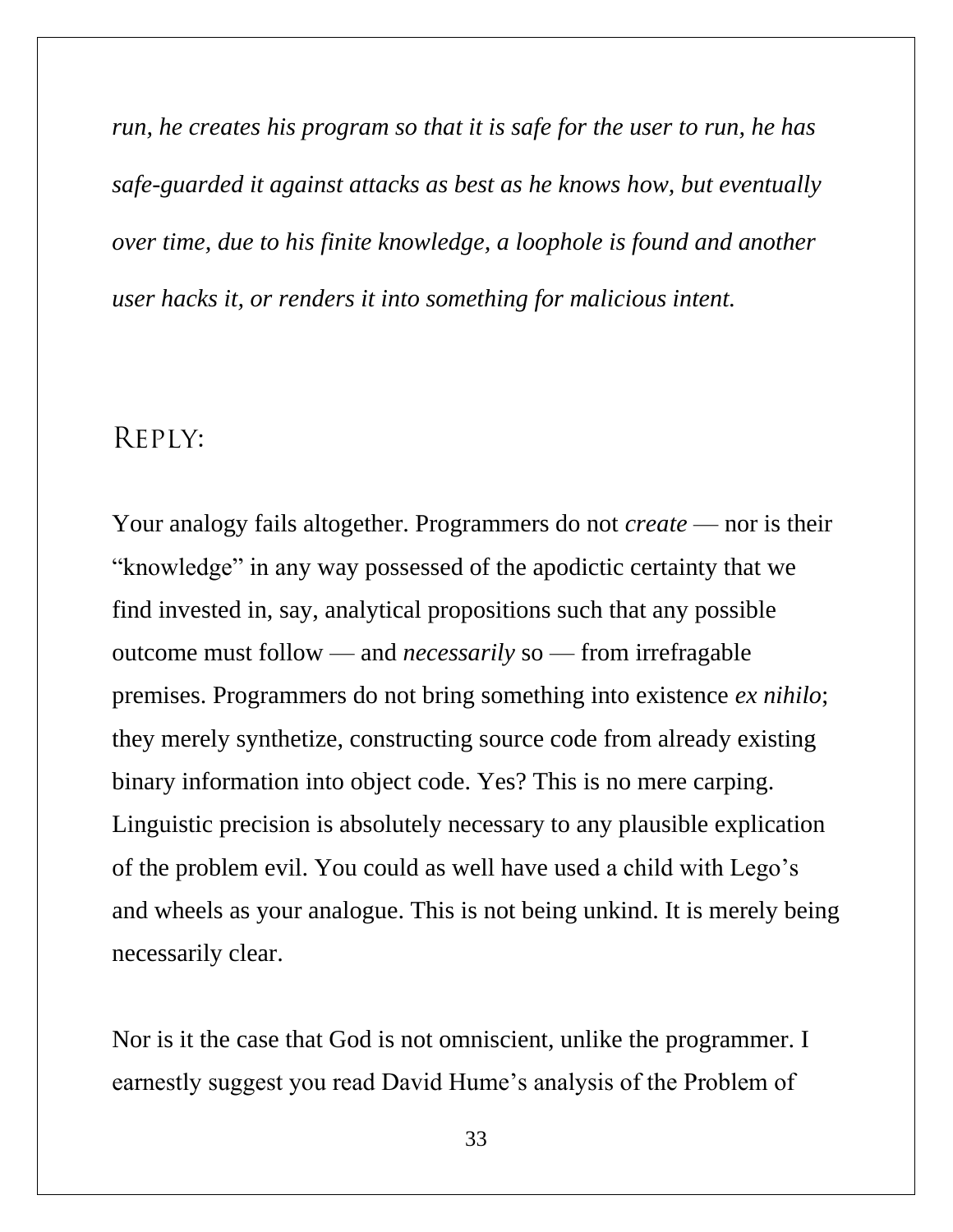Induction in his *Enquiry Concerning Human Understanding* — it is first year freshman philosophy, and very accessible — understanding this will help you see in the problem inherent in your argument. In so many words, all the possible combinations considered by your hypothetical programmer not merely cannot be logically anticipated, but even the first presumed causal nexus between the source language and the low level compiler is only probable at best in resulting in any intended executable — and may result in something quite different in the next instance.

### **Objection III: The Omniscience of God Necessarily Implicates God in Evil**

"*God is omniscient, He knows the results of his actions over an infinite period of time, He knew when that first instance of evil would arise, so in a sense they [the programmer and God] are very alike, but yet very different because God should by definition have (or be able to) create a scenario( program) where no fault arises (evil).*"

#### **Reply:**

In other words, God could have created a non-moral universe … and such a universe would be the best of all possible worlds … This is a very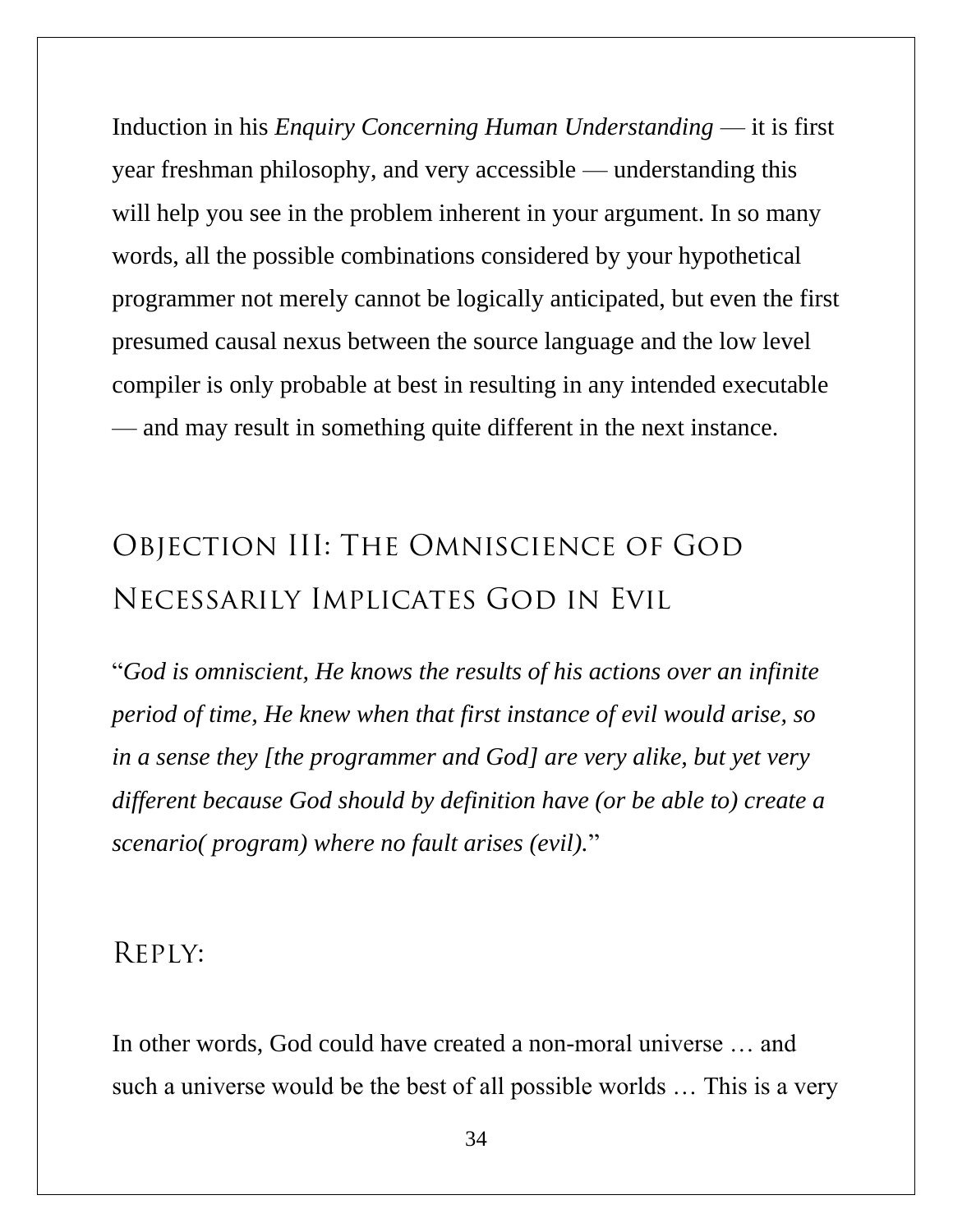old argument that would be tiresome to recapitulate, and I suggest that you read it at your leisure. To cut to the chase, God could have created a world of automatons, in your estimation, incapable of choosing evil because there would be no evil from which to choose. Essentially it is a universe without moral predicates — which would, *eo ipso*, be a universal within which there would be no will or volition to which alone moral predication is coherently both ascribable and attributable. But a world without will or volition is not a moral world. There still could be choices between competing goods, but we could not say of such choices that they possess moral predicates. We could still choose, but we could only choose good, which is tantamount to saying that we have no moral choice. All possible choices would be good. What is chosen would always be good — but we have argued that evil is radicated in the will. Then every will would necessarily be good and incapable of evil. A necessarily good will would necessarily always choose the good even were the good to coexist with evil (even understood as something substantival, which it is not, rather than as a privation of the good, which it is). So, once again, a notion of authentic choice is essentially subverted. What is chosen would always be good and the will which chooses would be indefectibly good. A coherent concept of moral agency under such conditions is impossible. No choice is laudable, because it is necessary, and nothing chosen is other than good.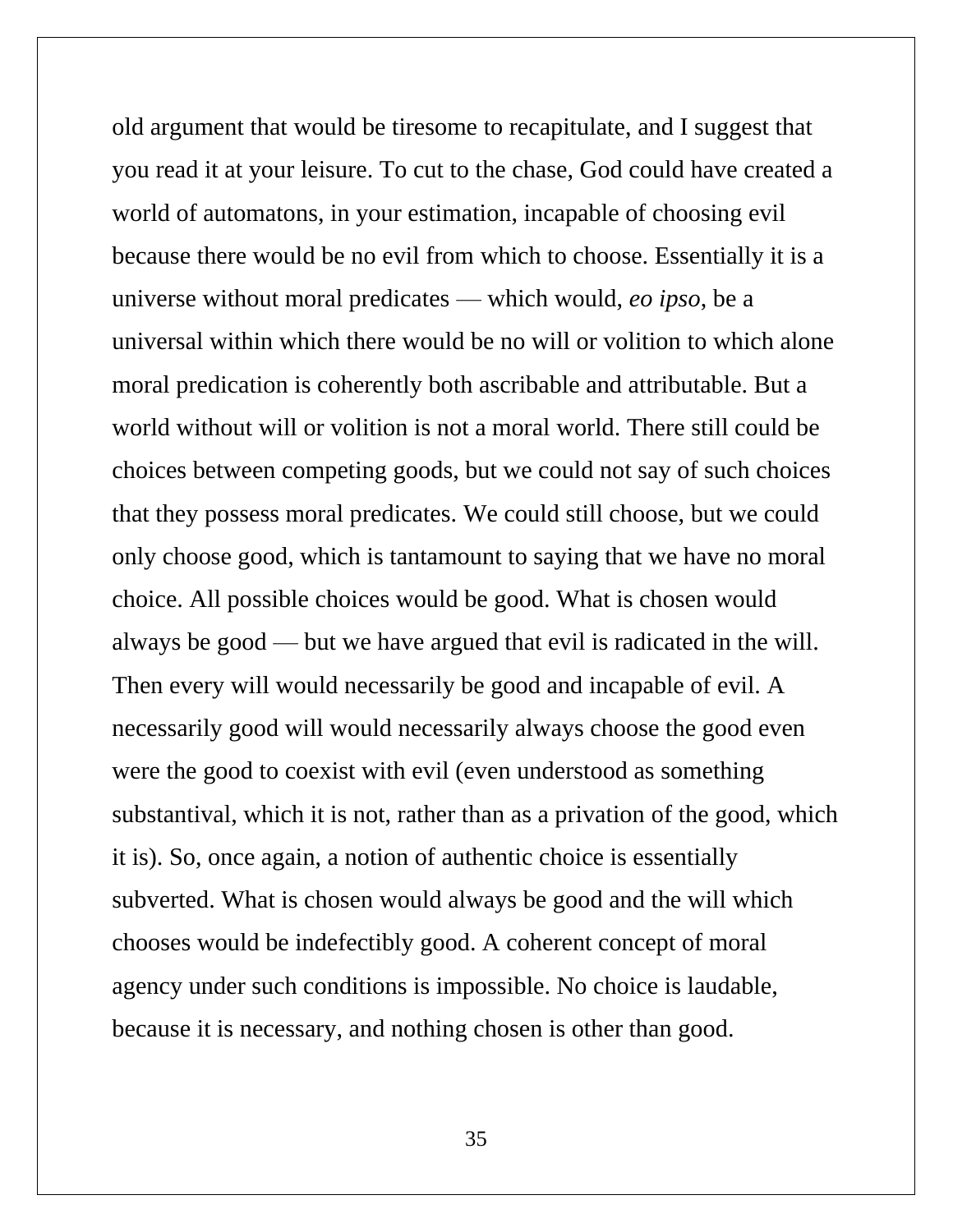To understand the will as the origin of all moral agency, even as it expresses itself materially, and at that the same time also ask what is the origin of the free will is to ask what is the origin of the origin. This question results in an absurd tautology. "What motivates the *will* to *will*?" is a question that is regressive *ad infinitum* unless the will is understood as the motivating agency itself capable of appropriating distinguishable choices freely.

#### **Objection IV: Evil is not in the Will**

"*I also do not agree with your statement:* "*that the origin of evil is radicated in the will." - I think the original of evil maybe realized through free will, but not radicated. For evil cannot occur without there having been a framework for it to occur, in other words the potential for evil to occur must exist for it to have any chance of it existing, and that potential has existed with creation, and hence the creator's hand has been explicitly and solely a part of that."* 

#### **Reply:**

That necessary framework we understand to be *libero voluntate*, the freedom of the will, which is recognized as a perfection accorded man by God; *id est*, to be endowed with, rather than deprived of, freedom is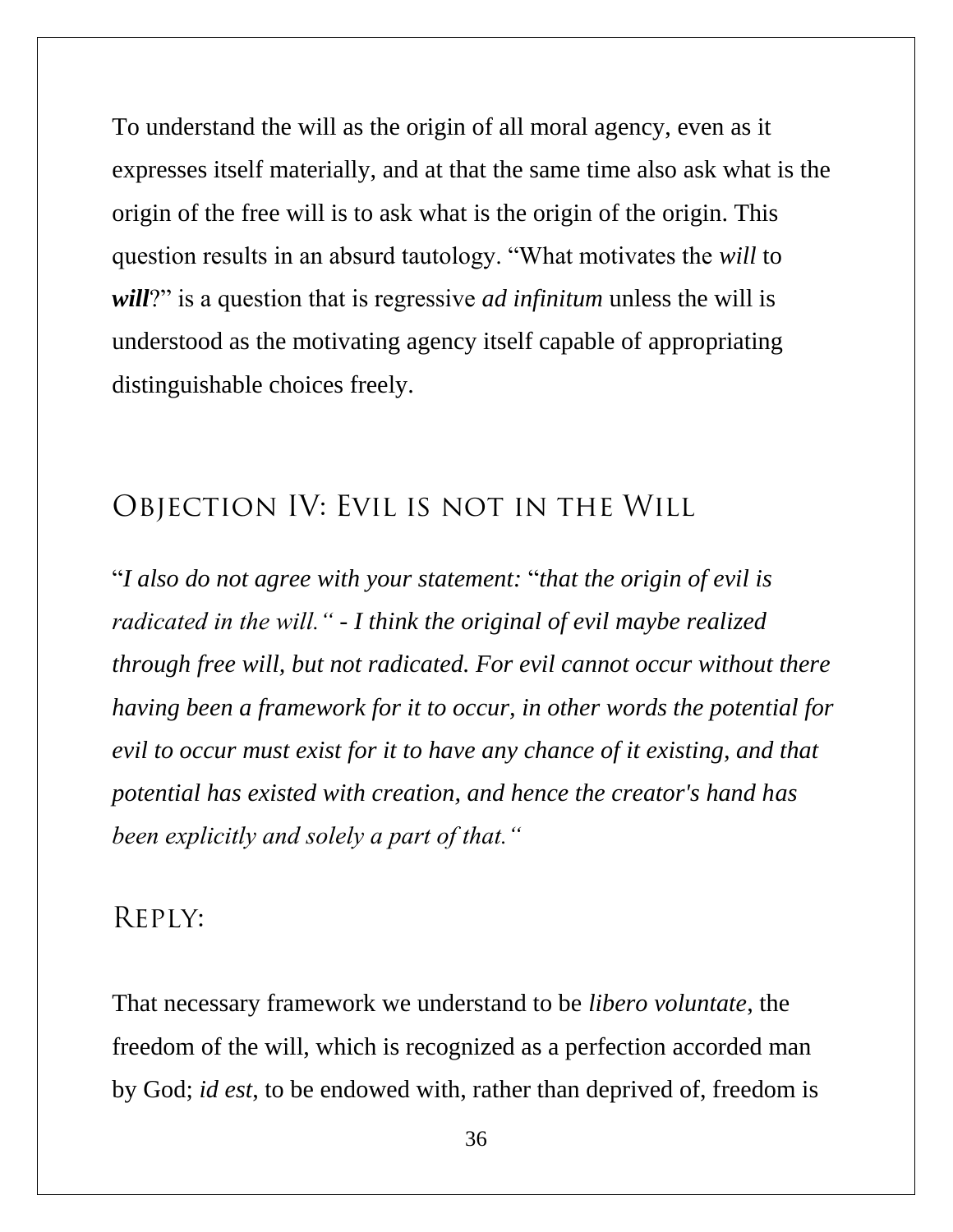conceded to be an eminent good redounding to the perfection of man. Moreover, evil is a privation of the good, and the "framework" for the very possibility of evil is the good of which alone it is privative. To argue that there can be a "framework" apart from the good in which alone evil can occur is contradictory since it is precisely a privation of the good by which we understand the concept of evil.

## **Objection V: Evil Contradicts God's Omnipotence**

"*If God has had no hand in creating evil, then that implies that's an element of creation that he has had no control over and that ultimately in his will to create something good he had to have evil necessarily tied in, which contradicts omnipotence, and necessarily implicates him as culpable."*

#### **Reply:**

Evil, as we have repeatedly said, is ontological privation — not, as you appear to suggest, a being of some mysterious sort. It is a privation of what should be. It is much like asking why God created nothing, or the absence of something that should be. One cannot — even God —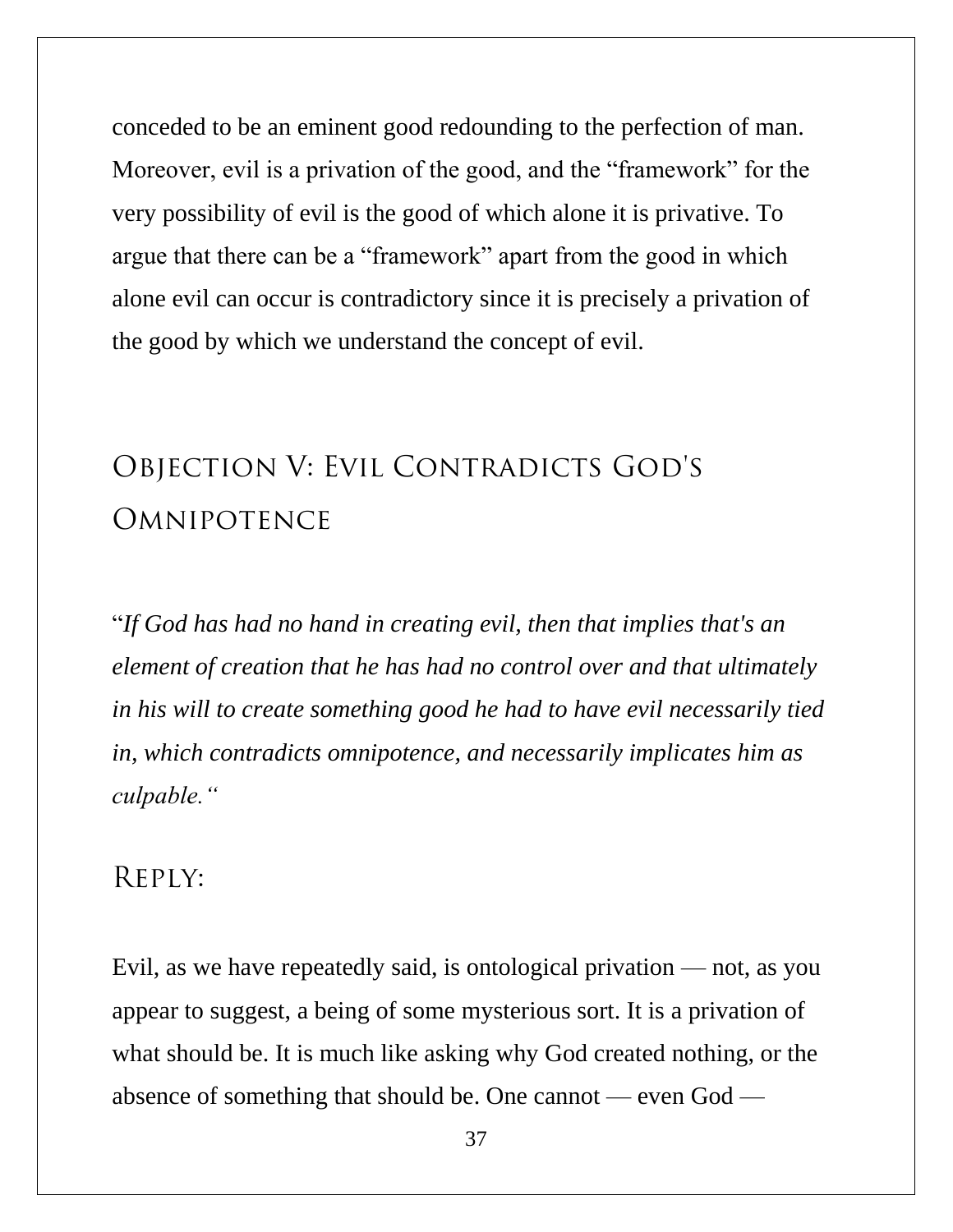"create" nothing. God can choose not the create something, but He cannot chose to create nothing, for nothing is the negation of something, and even if it were possible for nothing to be created without contradiction, what would we call it? Nothing. It is a circular, contradictory argument. What is more, all that God created is good according to the Genesis account.

## **Objection VI: The Omnipotence of God and Evil in the Fallen Angels**

"*Let's consider the practically observable source of evil, I take it that the rebelliousness of man is the result or at least a part of the actions of Lucifer? If God is omnipotent and omniscient, then He would have foreseen the actions of Lucifer before creating him. Given the infinite powers of God as implied by Scripture, it would have been possible for him to create an angel like Lucifer that he would have known would not have strayed.*"

#### **Reply:**

"*… practically observable source of evil …* "? I do not understand this statement, so cannot answer it. I will conjecture that you are suggesting that God could have created the angels *less* perfectly, or possessed of a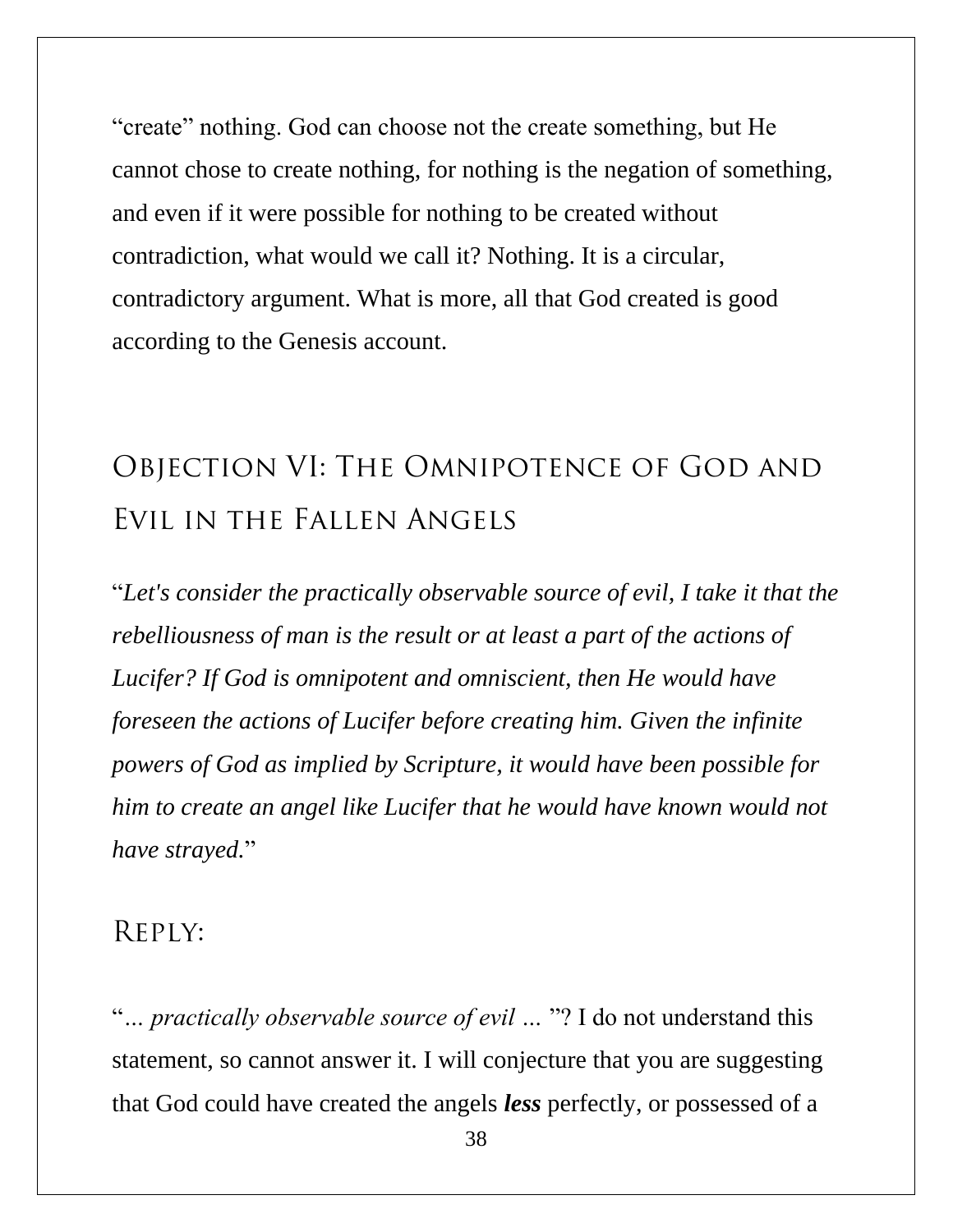lesser degree of perfection than we find in the perfection of free will with which He endowed them? But then God would not be perfectly good were He to withhold a perfection in justice due the created nature of a being.

#### <sup>1</sup> St. Luke 10.18

\_\_\_\_\_\_\_\_\_\_\_\_\_\_\_\_\_\_\_\_\_\_

<sup>2</sup> Apart from the diabolical, by whose instigation Eve was deceived. The provenance of this primeval malice which antecedes the creation of man is the topic of another subject. Evil was in no way intrinsic to the Garden of Paradise. Happiness was. The intrusion of evil upon nature through supernatural artifice only indicates the pre-existence of *supernatural* evil apart from *nature* which was created good. While chronologically antecedent to *nature* it was not manifest within it, even while concurrent with it, for the two — the natural and the supernatural — are ontologically distinct. The present argument purposes to explain the origin of evil as it touches upon human existence *enacted in nature*, not the provenance of evil as it pertains to diabolical being *enacted in the supernatural*.

<sup>3</sup>*De Divinis Nominibus* 4.31, (Dionysius the Pseudo-Areopagite); *Summa Theologiae*, Question 103 Article 8 (St. Thomas Aquinas), etc. <sup>4</sup> St. John 1.14

 $5$  Hebrews 2.7 &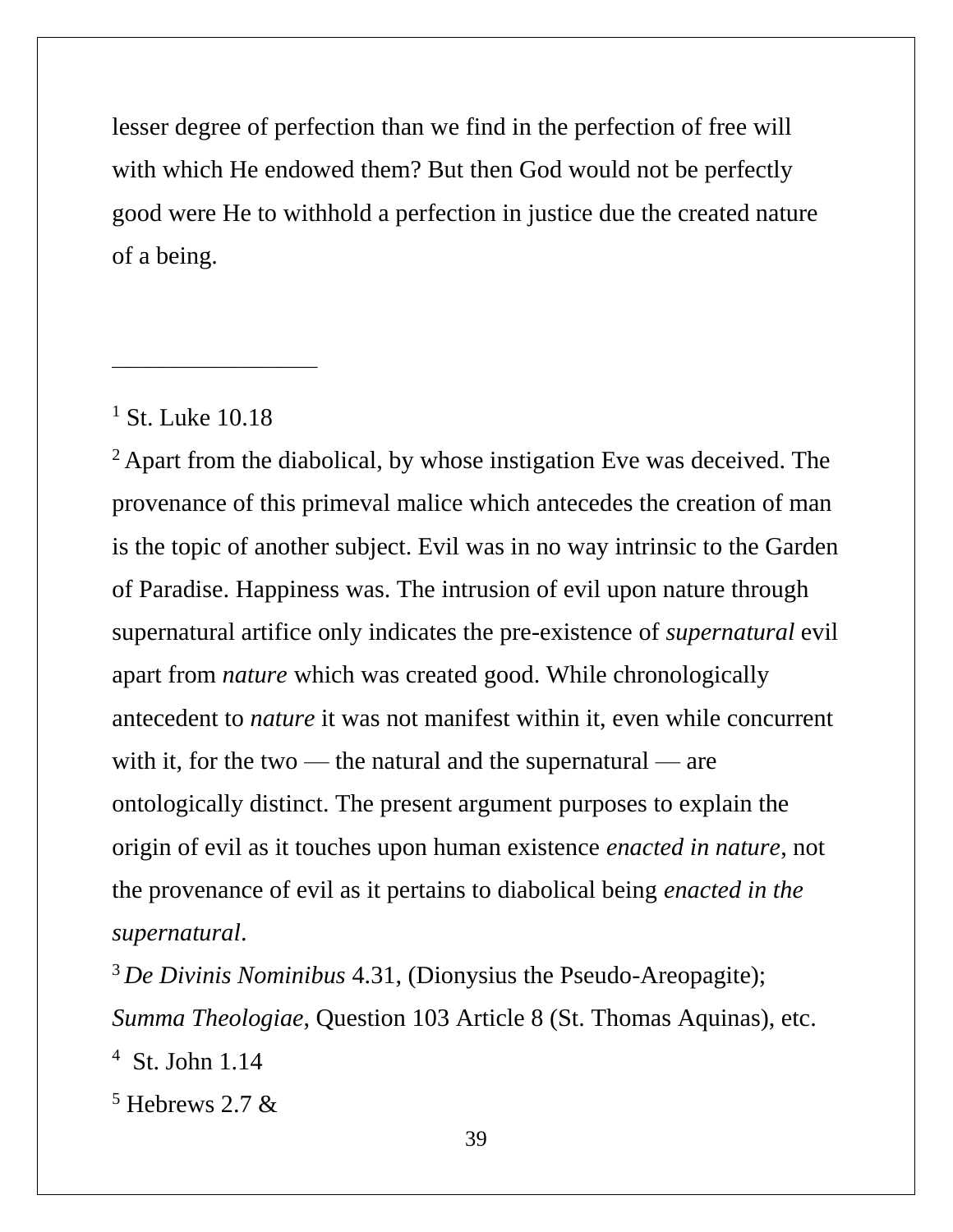<sup>6</sup> Philippians 2:7

<sup>7</sup> *Symbolum Nicaenum* — Nicene Creed — circa 325 A.D.

"... by one man's offence death reigned ..." (Romans 5.17)

"For God created man incorruptible, and to the image of His own likeness he made him. But by the envy of the devil, death came into the world." (Wisdom 2.23-24)

#### **Contributed by:**

Geoffrey K. Mondello author of *The Metaphysics of Mysticism: A Commentary* Available on [Amazon](https://www.amazon.com/Metaphysics-Mysticism-Reason-Revelation-inexorable/dp/1980898596/ref=sr_1_1?ie=UTF8&qid=1524849174&sr=8-1&keywords=geoffrey+K+Mondello)

\_\_\_\_\_\_\_\_\_\_\_\_\_\_\_\_\_\_\_\_\_\_\_\_\_\_\_\_\_\_\_\_\_\_\_\_\_\_\_\_\_\_\_\_\_\_\_\_\_\_\_\_

\* "*Cum essem párvulus, loquébar ut párvulus, cogitábam ut párvulus. Quando autem factus sum vir, evacuávi quæ erant párvuli.*" (I Corinthians 13.11)